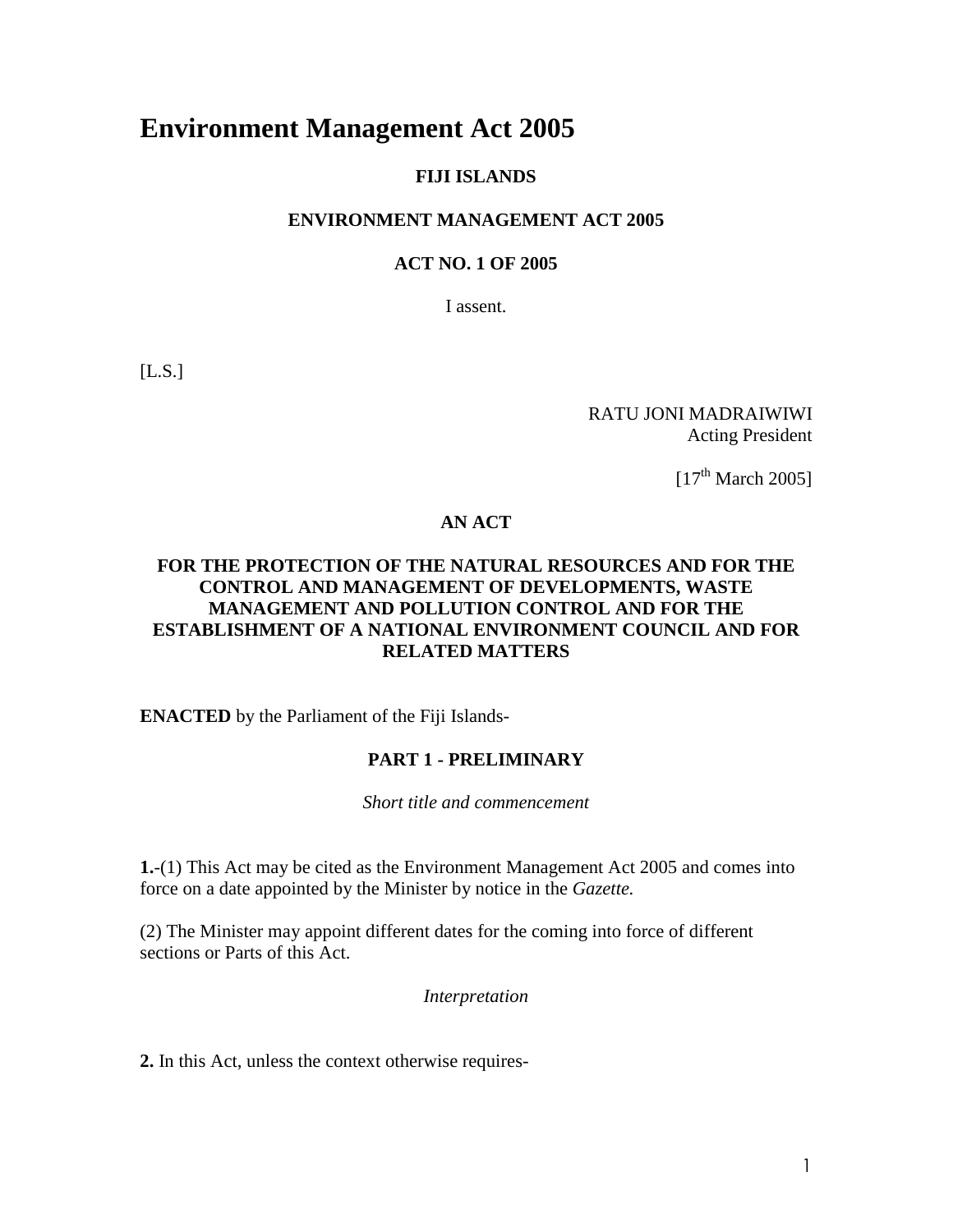"accredited" means accredited for the purposes of this Act in accordance with the prescribed procedures;

"approving authority", in respect of a development proposal, means a Ministry, department, statutory authority, local authority or person authorised under a written law to approve the proposal;

"carrying capacity" means the optimum population of all forms of life that a habitat or land area can support indefinitely;

"Chairperson" means the Chairperson of the National Council;

"Chief Environmental Inspector" means the person mentioned under section 18;

"Chief Executive Officer" means the Chief Executive Officer of the Ministry responsible for Environment;

"coastal zone" means the area within 30 metres inland from the high water mark and includes areas from the high water mark up to the fringing reef or if there is no fringing reef within a reasonable distance from the high water mark;

"commercial or industrial facility" means-

*(a)* a person (including Government) who engages in-

(i) providing services; or

(ii) manufacturing, production, processing, transportation, storage and packaging, mining, quarrying, sand extraction, coral mining, tourism, commerce, the preparation or processing of any agricultural produce or food or any other activity undertaken for financial gain,

including any such services or activity conducted at or in residential premises;

*(b)* the place, land or premises on, at or from which the activities mentioned in paragraph *(a)* are carried on;

"debt for nature swap" means any debt incurred by a facility on conservation of nature initiatives, that includes compensation to land and resource owners for giving away the right of use of a piece of land and the natural resources for conservation purposes;

"Department" means the Department responsible for Environment;

"development activity or undertaking" means any activity or undertaking likely to alter the physical nature of the land in any way, and includes the construction of buildings or works, the deposit of wastes or other material from outfalls, vessels or by other means,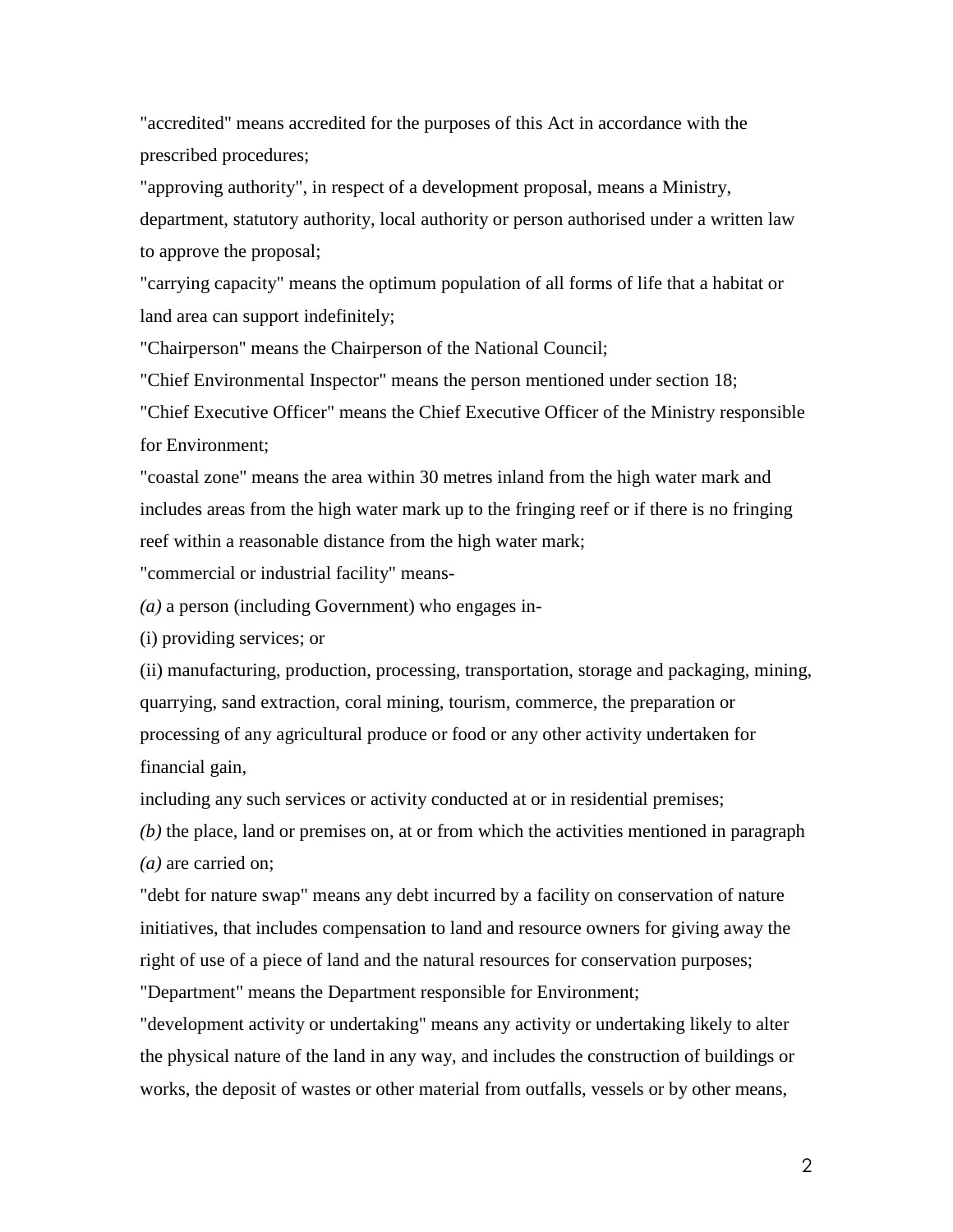the removal of sand, coral, shells, natural vegetation, sea grass or other substances, dredging, filling, land reclamation, mining or drilling for minerals, but does not include fishing;

"development proposal" means a proposal for a development activity or undertaking submitted to an approving authority for approval under any written law;

"Director" means the head of the Department;

"EIA Administrator" means the Environment Impact Assessment Administrator mentioned in section 12;

"emergency action" means actions that must be performed immediately, without time for normal planning, design, or review, in order to protect against catastrophic loss of property or life, or serious harm to the environment;

"environment" means:

*(a)* air, land or water;

*(b)* all layers of the atmosphere;

*(c)* all organic or inorganic matter or living organisms; or

*(d)* the interacting natural or human system that include components referred to in paragraphs *(a)* to *(c)*;

"environmental audit" means an audit conducted under section 22;

"environmental impact assessment" or "EIA" means the environment impact assessment of a development proposal approved in accordance with Part 4;

"environmental impact assessment process" or "EIA process" means the environment impact assessment process undertaken in accordance with Part 4;

"environmental management committee" means a committee established under section 16;

"environment management unit" means a unit established under section 15;

"Environmental Register" means the Environmental Register established under section 17;

"Environmental Tribunal" means the Environmental Tribunal established by section 56; "facility" means a commercial or industrial facility;

"foreshore" means the shore of the sea, channels or creeks, that is alternately covered and uncovered by the sea at the highest or lowest tides;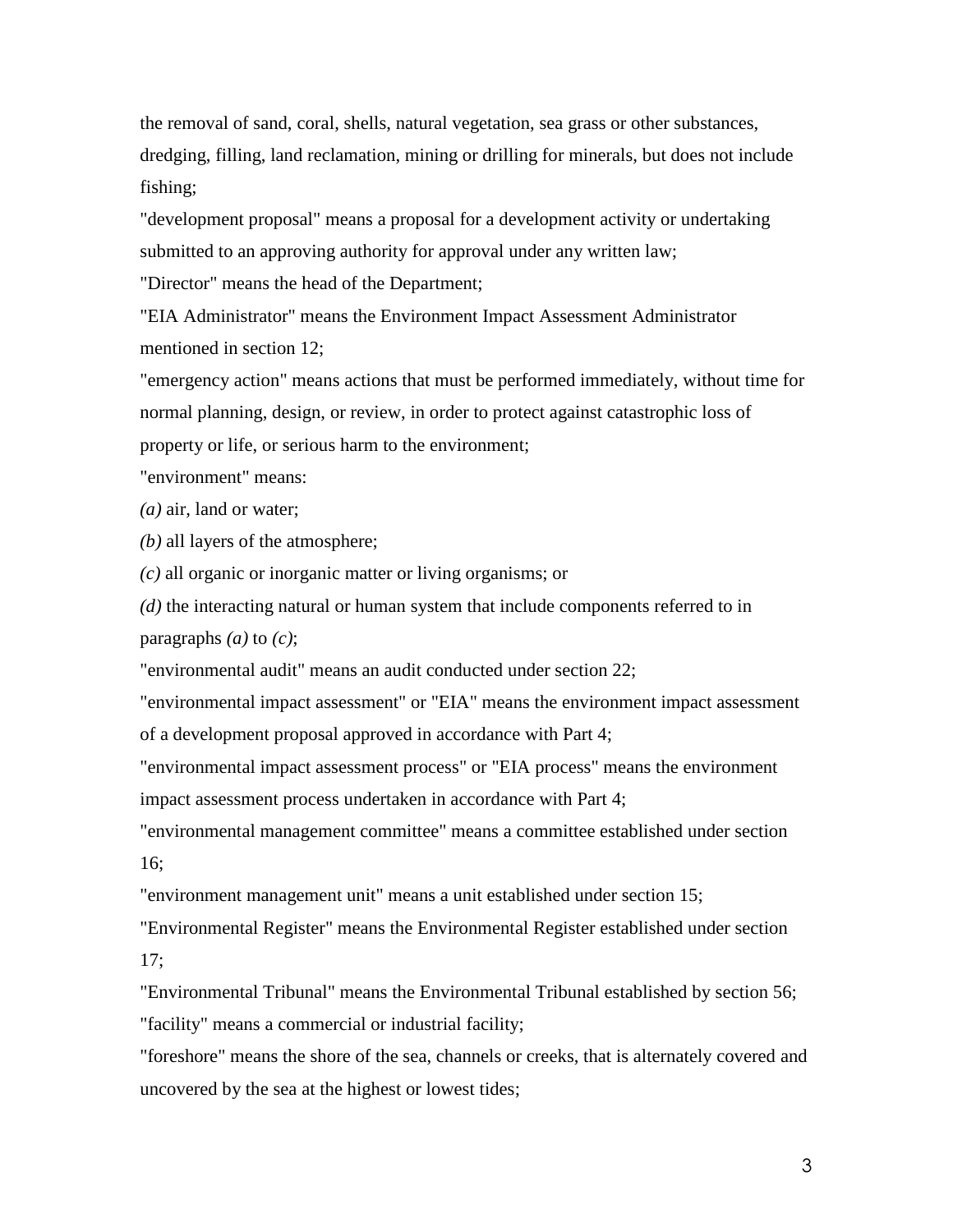"Fund" means the Environmental Trust Fund established by section 55;

"hazardous substance" means a substance which, due to its nature, condition and quantity is toxic and capable of posing an immediate or long term risk to human health or the environment;

"hazardous waste" means toxic, inflammable, corrosive, reactive, infective or explosive waste, and includes waste which is potentially hazardous to human health or the environment;

"improvement notice" means a notice issued under section 21;

"inspector" means a person designated or declared as such under section 18; "land" includes messuages, tenements or hereditaments, corporeal and incorporeal, buildings and other fixtures, paths, passageways, watercourses, easements, plantations, gardens, mines, minerals and quarries, the foreshore and seabed or anything resting on the seabed;

"landowner" means the registered proprietor of any land, or of any estate or interest in it or proprietor of any lease or sublease and includes the *mataqali* or other division or subdivision of Fijians having a customary right to occupy and use any native lands; "liquid waste" means any discarded or abandoned material which maintains the physical state of continuous volume relatively independent of pressure and which takes the shape of its container at ambient temperature;

"local authority" means-

*(a)* for urban areas, the appropriate city or town council constituted under the Local Government Act (Cap. 125); or

*(b)* for rural areas, Rural Local Authorities and the Central Board of Health constituted under the Public Health Act (Cap. 111);

"National Chemical Management Plan" means a plan specifying an overview of existing legal instruments and non-regulatory mechanism for managing chemicals, including their implementation and enforcement;

"National Chemical Profile" means a document specifying a comprehensive overview and assessment of the existing national, legal, institutional, administrative and technical infrastructure related to the sound management of chemicals;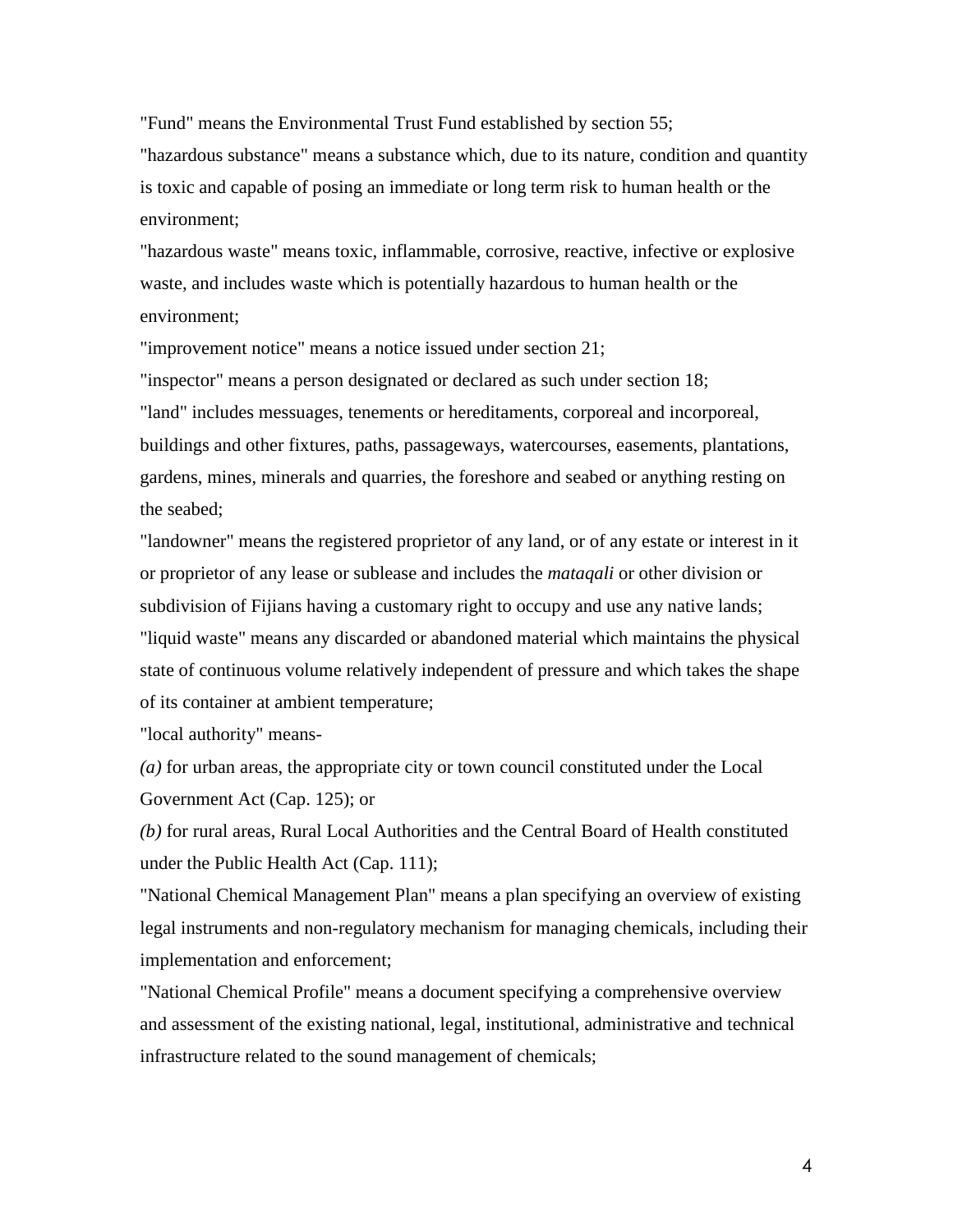"National Council" or "Council" means the National Environment Council established by section 7;

"National Environment Strategy" means the strategy of that name formulated under section 24;

"National Report" means the National State of the Environment Report prepared under section 23;

"National Resource Management Plan" means the plan of that name formulated under section 25;

"natural resources" means the natural resources of the Fiji Islands set out in the Natural Resource Inventory, and "resources" has a corresponding meaning;

"Natural Resource Inventory" means the inventory of that name established under section  $25:$ 

"non-traditional development activity" means development activity requiring the substantial use of modern methods, including machinery and explosives, or materials, including plastics, electricity, petrochemicals, metals, concrete and milled timber; "non-traditional structures" means permanent or quasi-permanent dwellings, buildings, walls, or shore protective works produced from non-traditional development activities; "permit" means a permit issued under Part 5;

"packaging" means any product made of any material of any nature to be used for the containment, protection, handling, delivery and presentation of goods from raw materials to processed goods, from the producer to the user or the consumer and includes nonreturnable items used for packaging purposes;

"packaging waste" means any packaging or packaging material discarded as waste; "pollutant" means dredged spoil, solid or liquid waste, industrial, municipal or agricultural waste, incinerator residue, sewage, sewage sludge, garbage, chemical waste, hazardous waste, biological material, radioactive materials, wrecked or discarded equipment, oil or any oil residue and exhaust gases or other similar matter; "pollution incident" means the introduction, either directly or indirectly, of a waste or

pollutant into the environment, which results in harm to living resources and marine life, hazards to human health, hindrance to marine activities including fishing and other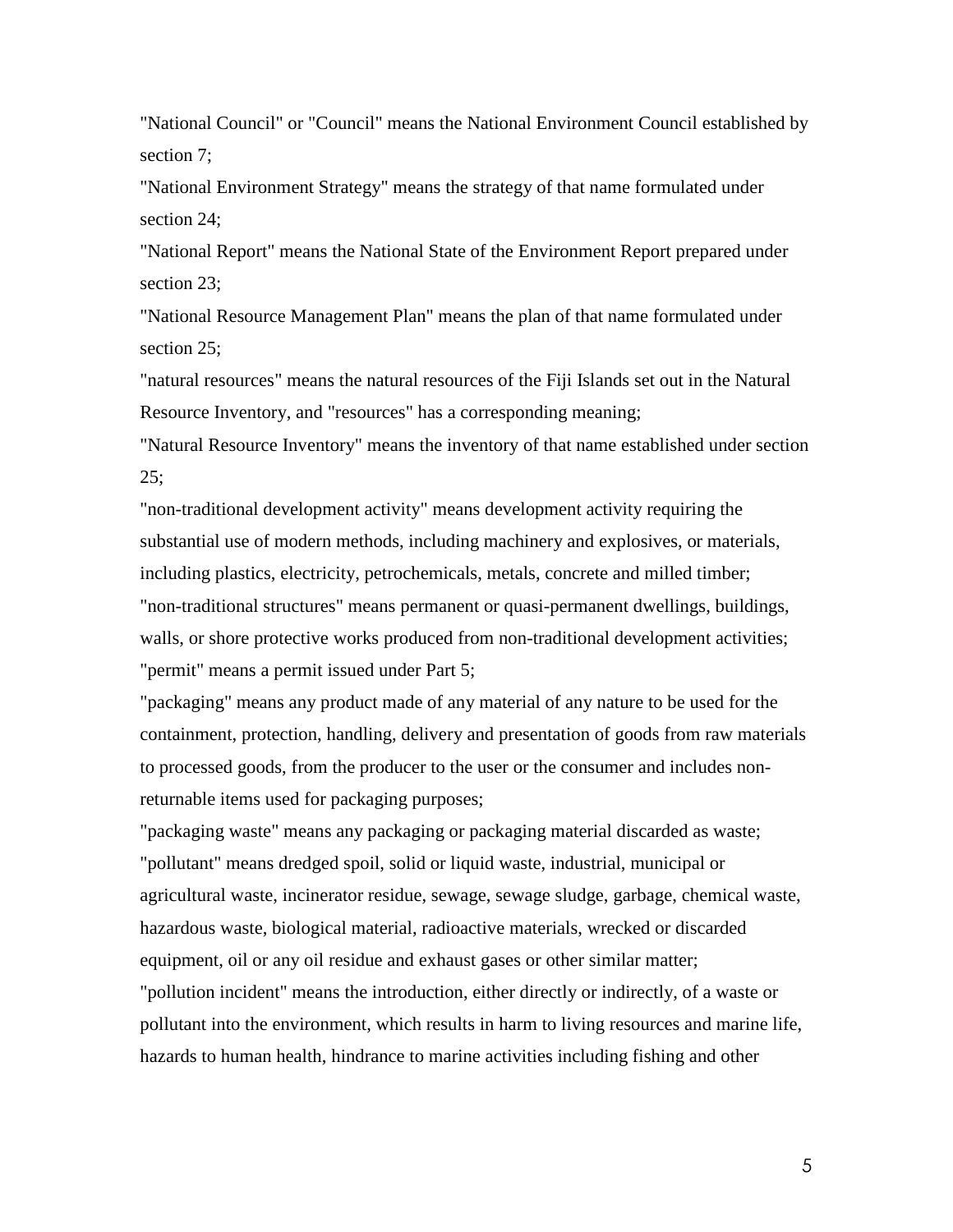legitimate uses of the sea, impairment of quality for use of water, air or soil, reduction of amenities or the creation of a nuisance;

"prohibition notice" means a notice issued under section 21;

"proponent" means a person or body that proposes to carry out a development activity or undertaking, or is the owner or person having charge, management or control of the development activity or undertaking, and, where a Ministry, department or statutory authority proposes to carry out a development activity or undertaking, means that Ministry, department or authority;

"protected and endangered species" has the meaning given to it in the Protected and Endangered Species Act 2002;

"protecting the environment" means the establishment of measures to ensure the protection of human health, safety, property, legitimate uses of the environment, species of flora and fauna, ecosystems, aesthetic properties and cultural resources, or preventing nuisance or risk of harm to any such value, on a sustainable basis;

"resource management unit" means a unit mentioned in section 13;

"Scheduled Act" means an Act listed in Schedule 1 and includes any subsidiary legislation made under a Scheduled Act;

"scoping" means scoping of a development proposal under Part 4 to determine the scope of the EIA report in order to ensure that the report addresses all relevant issues and concerns arising out of the proposal;

"significant environmental or resource management impact", in relation to a development proposal, means an impact on the environment, either in the context of the setting of the proposed development or in the context of the intensity of the proposed development's effect on the environment, and includes, but is not limited to-

*(a)* the degree to which public health and safety are affected;

*(b)* the degree to which the unique characteristics of the geographic area are affected;

*(c)* the degree to which effects on the environment are likely to involve controversy;

*(d)* the degree to which unique or unknown risks are taken;

*(e)* the degree to which a precedent for future action is created;

*(f)* the potential for cumulative environmental impacts;

*(g)* the degree to which the natural functioning of the ecosystem is likely to be inhibited;

6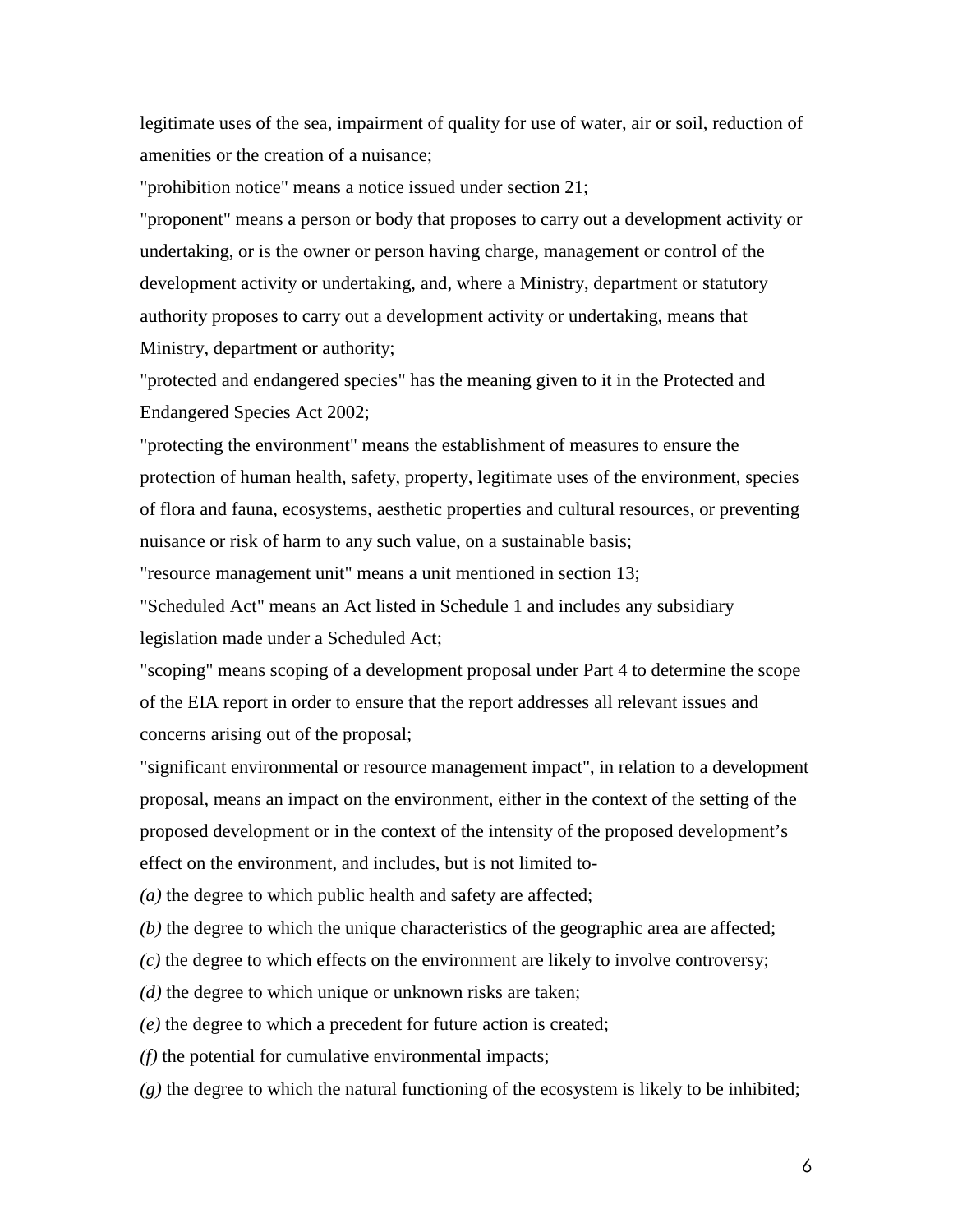*(h)* the degree to which a cultural, traditional, natural, scientific or historic resource may be threatened;

*(i)* the potential threat to the existence of protected and endangered species or their critical habitat;

*(j)* the degree to which fish and wildlife resources of ecological, commercial, subsistence, and recreational importance are jeopardised; or

*(k)* the extent to which one aspect of use of a resource may conflict or contrary with another aspect of use of that resource;

"special waste" means white goods discarded as waste including waste from chemical metal processing and pharmaceutical or agrochemical wastes;

"sustainable development" means development that meets the needs of the present generation without compromising the ability of future generations to meet their own needs, and implies using resources to improve the quality of human life within their carrying capacity;

"traditional land-use activities" means the use of customary or traditional methods, practices and materials to enhance the occupation or use of land granted through the customary land tenure system, but does not include those activities requiring the substantial use of machinery and explosives and other modern methods or plastics, electricity, petrochemicals, metals, concrete, and milled timber or other modern materials;

"traditional or customary structure" means any dwelling or other building constructed with traditional materials or a combination of traditional and modern materials or the use of traditional or customary methods or a combination of traditional or customary methods and modern methods, but does not include-

*(a)* any permanent dwelling, building, sea wall or shore protection works produced by modern methods or from modern materials; or

*(b)* a structure built on a significantly larger scale than those built historically;

"vessel" means a vessel of any type whatsoever operating in the marine environment and includes a hydrofoil, an air-cushion vehicle, a submersible, a floating craft, a hovercraft or a fixed or floating platform or a waterborne craft or any type whatsoever, whether selfpropelled or not;

7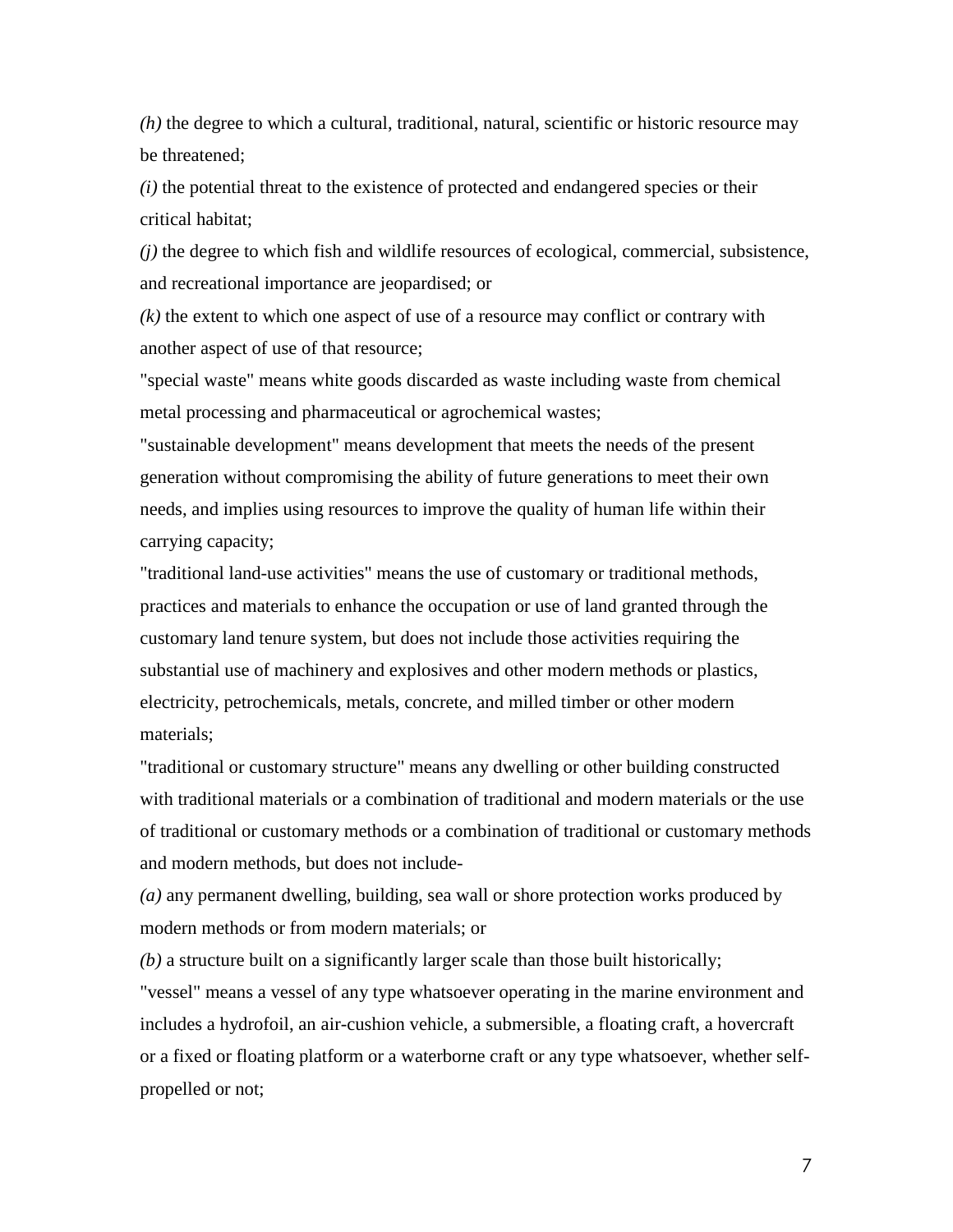"waste" includes litter, garbage, refuse, excavated and dredged spoil, and other discarded materials including any derelict motor vehicles or parts, waste materials from residential, commercial or industrial facility and from community activities (excluding religious offerings), solid or dissolved material in domestic sewage or other substances in water sources, such as silt, dissolved or suspended solids in industrial wastewater effluent, dissolved materials in irrigation return flows or other common water pollutants; "white goods" means discarded or obsolete refrigerators, washing machines, dryers, ranges, water heaters, freezers, stoves or any other similar appliances used for domestic, private, industrial or commercial purposes;

"WPC Administrator" means the Waste and Pollution Control Administrator mentioned in section 14.

#### *Application and purposes*

**3.**-(1) Without prejudice to section 5 of the Penal Code, this Act extends to the exclusive economic zone within the meaning of the Marine Spaces Act.

(2) The purposes of this Act are-

*(a)* to apply the principles of sustainable use and development of natural resources; and *(b)* to identify matters of national importance for the Fiji Islands as set out in subsection (3).

(3) A person required to perform any function under this Act relating to the use and utilization of natural and physical resources must recognize and have regard to the following matters of national importance:

*(a)* the preservation of the coastal environment, margins of wetlands, lakes and rivers; *(b)* the protection of outstanding natural landscapes and natural features;

*(c)* the protection of areas of significant indigenous vegetation and significant habitat of indigenous fauna;

*(d)* the relationship of indigenous Fijians with their ancestral lands, waters, sites, sacred areas and other treasures; or

*(e)* the protection of human life and health.

(4) A person performing a function under this Act relating to the use of natural resources must have regard to the following: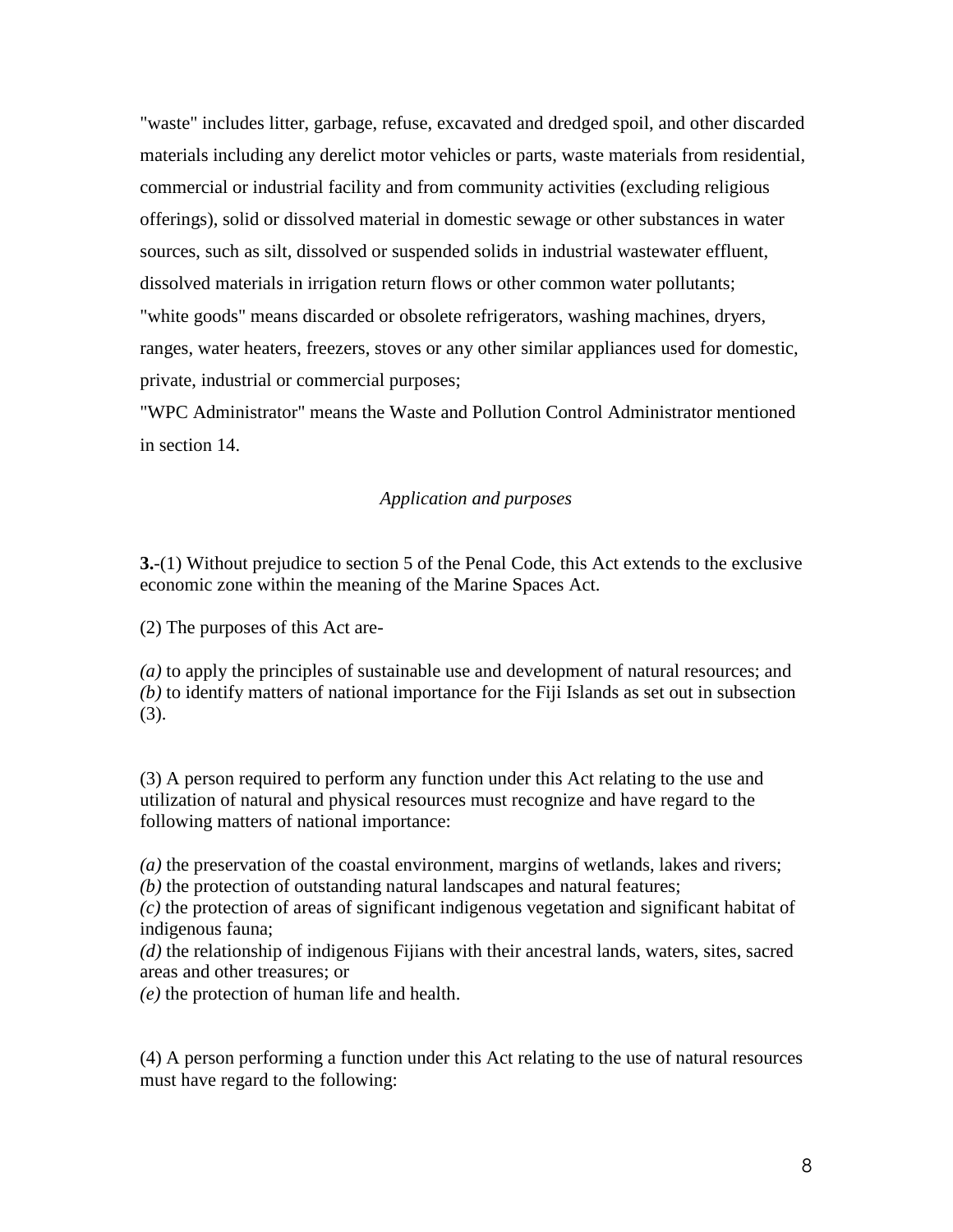*(a)* the traditional owners or guardians of resources;

*(b)* the maintenance and enhancement of amenity values;

*(c)* the intrinsic values of ecosystems;

*(d)* the maintenance and enhancement of the heritage values of building and sites;

*(e)* the maintenance and enhancement of the quality of the environment;

*(f)* the finite characteristic of natural and physical resources.

#### *Act binds Government*

**4.** This Act binds the Government.

#### *Non-derogation*

**5.** This Act is in addition to and does not derogate from any other written law.

#### *Contracting out*

**6.**-(1) This Act applies notwithstanding anything to the contrary contained in any contract or agreement.

(2) A contract or agreement that purports to exclude or limit the application of this Act or to exclude or limit the rights or entitlements of a person under this Act is, to that extent, void.

(3) A person who offers an inducement to another person to enter into a contract or agreement whereby that other person would, but for this section, consent or agree to the application of this Act being excluded or limited in respect of that other person, or to waive or limit that other persons rights, benefits or entitlements under this Act, commits an offence and is liable upon conviction to a fine not exceeding \$5,000 or to a term of imprisonment not exceeding 12 months or both.

# **PART 2: ADMINISTRATION**

*National Environment Council*

**7.**-(1) This section establishes the National Environment Council comprising of:

*(a)* the Chief Executive Officer, as Chairperson;

*(b)* the Chief Executive Officers for the Ministries responsible for land, mineral resources, agriculture, fisheries or forests;

*(c)* the Chief Executive Officer for the Ministry responsible for Fijian Affairs;

*(d)* the General Manager of the Native Land Trust Board;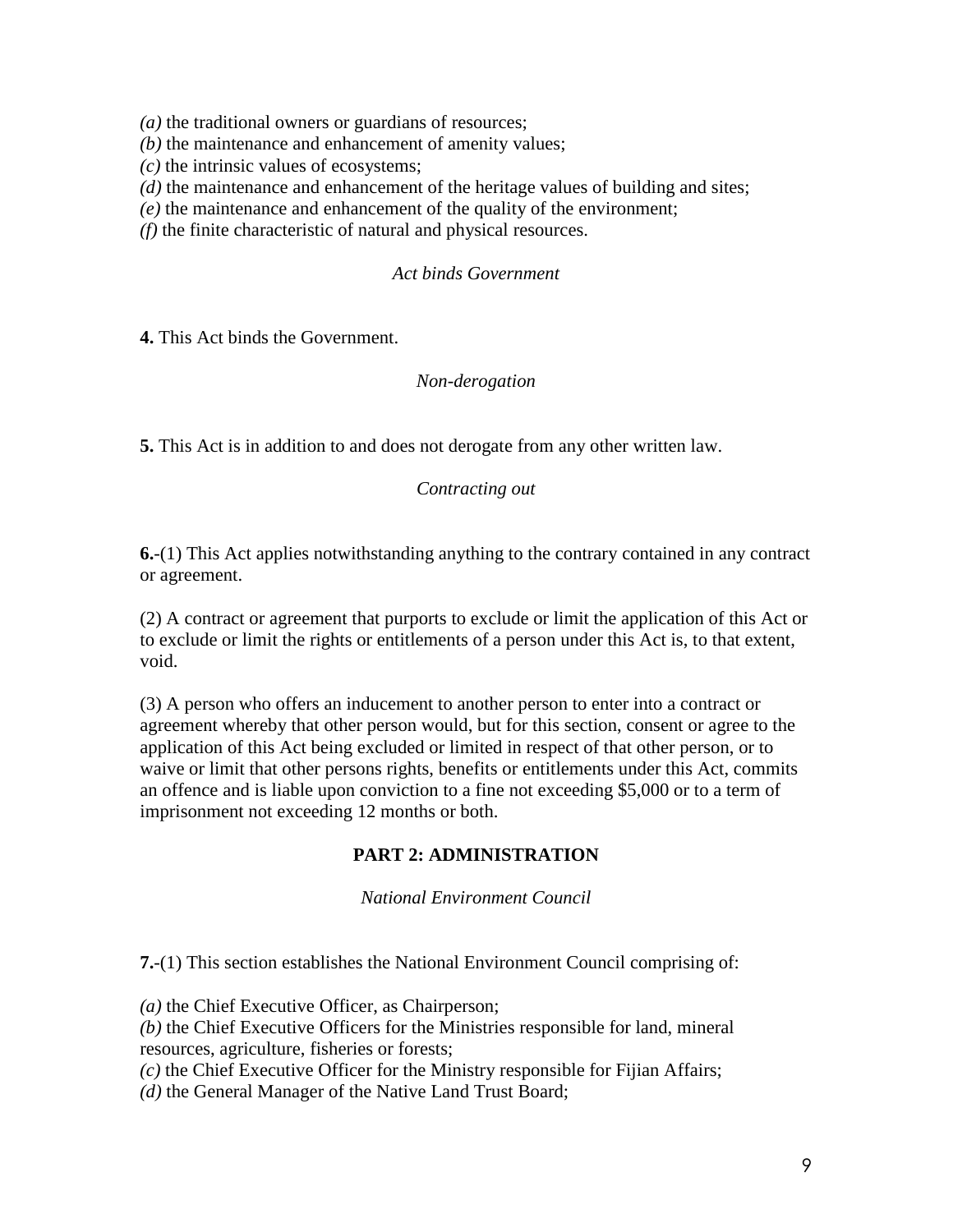*(e)* the Chief Executive Officer of the Ministry responsible for Health;

*(f)* the Chief Executive Officer of the Ministry responsible for Tourism;

*(g)* the President of the Local Government Association;

*(h)* a member to represent the interests of non-governmental organisations;

*(i)* 2 members, one to represent the interests of the general business community and one

to represent the manufacturing industries; and

*(j)* a member to represent the interests of the academic community.

(2) The Director shall act as the Secretary of the National Council.

(3) The Minister has the power to appoint persons mentioned in paragraphs *(h)*, *(i)* and *(j)* of subsection (1) and such persons must not be public officers.

(4) In the absence of the Chairperson, the Chairperson may, in writing, designate a Chief Executive Officer of a Ministry who is a member to act as Chairperson.

# *Functions of the Council*

**8.**-(1) The functions of the Council are-

*(a)* to approve the National Report;

*(b)* to approve the National Environment Strategy;

*(c)* to monitor and oversee the implementation of the National Environment Strategy;

*(d)* to facilitate a forum for discussion of environmental issues;

*(e)* to make resolutions on public and private sector efforts on environmental issues;

*(f)* to ensure that commitments made at regional and international fora on environment and development are implemented;

*(g)* to advise the Government on international and regional treaties, conventions and agreements relating to the environment; and

*(h)* to perform any other functions conferred under this Act or any other written law.

(2) The National Council may appoint any technical committee necessary to advise it on matters affecting environmental protection and resource management.

(3) The Council may appoint a committee for coastal zone management to prepare a coastal zone management plan.

(4) The Council shall establish a Resource Owners Committee to advise the Council on any environment matter affecting their resources.

*Term of office and remuneration*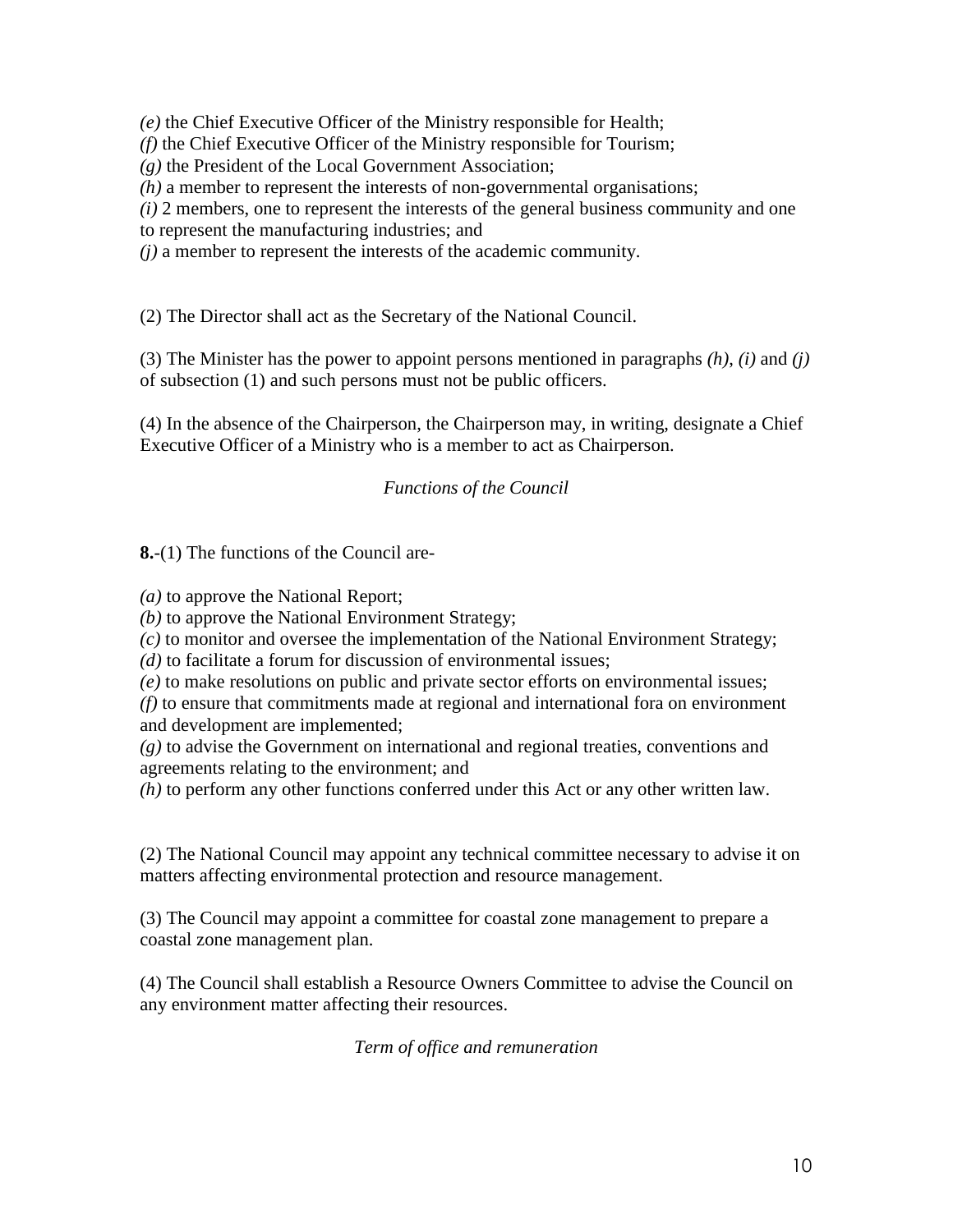**9.**-(1) A member of the National Council appointed under section 7(3) may be appointed for a period, not exceeding 2 years, specified in the instrument of appointment, and is eligible for re-appointment.

(2) A member of the Council or of an advisory committee, other than a public officer, is entitled to sitting allowances and other expenses to be fixed by the Minister after consulting the Higher Salaries Commission.

# *Meetings of the Council*

**10.**-(1) The National Council must meet at least 4 times a year.

(2) The Chairperson presides at all meetings of the Council, and if the Chairperson is absent for any reason, the acting Chairperson must preside at that meeting.

(3) At a meeting of the Council-

*(a)* the Chairperson and two-thirds of the other members constitute a quorum; *(b)* questions arising must be determined by a majority vote of the members present; and *(c)* the Chairperson or the person presiding at a meeting has an ordinary vote and a casting vote.

(4) Subject to this Act, the Council may regulate its own procedures.

(5) The Council must keep proper records of its proceedings.

(6) The Council must prepare an annual report of its operations.

(7) The Minister must cause the annual report of the Council to be laid before each House of Parliament as soon as practicable after receiving it.

*Functions, duties and powers of the Department*

**11.**-(1) In carrying out its functions, the Council may require the Department to carry out the following-

*(a)* to coordinate the formulation and review of National Report;

*(b)* to coordinate the formulation, review and implementation of the National Environment Strategy (including national environmental and resource management policies);

*(c)* to implement and carry out the EIA process;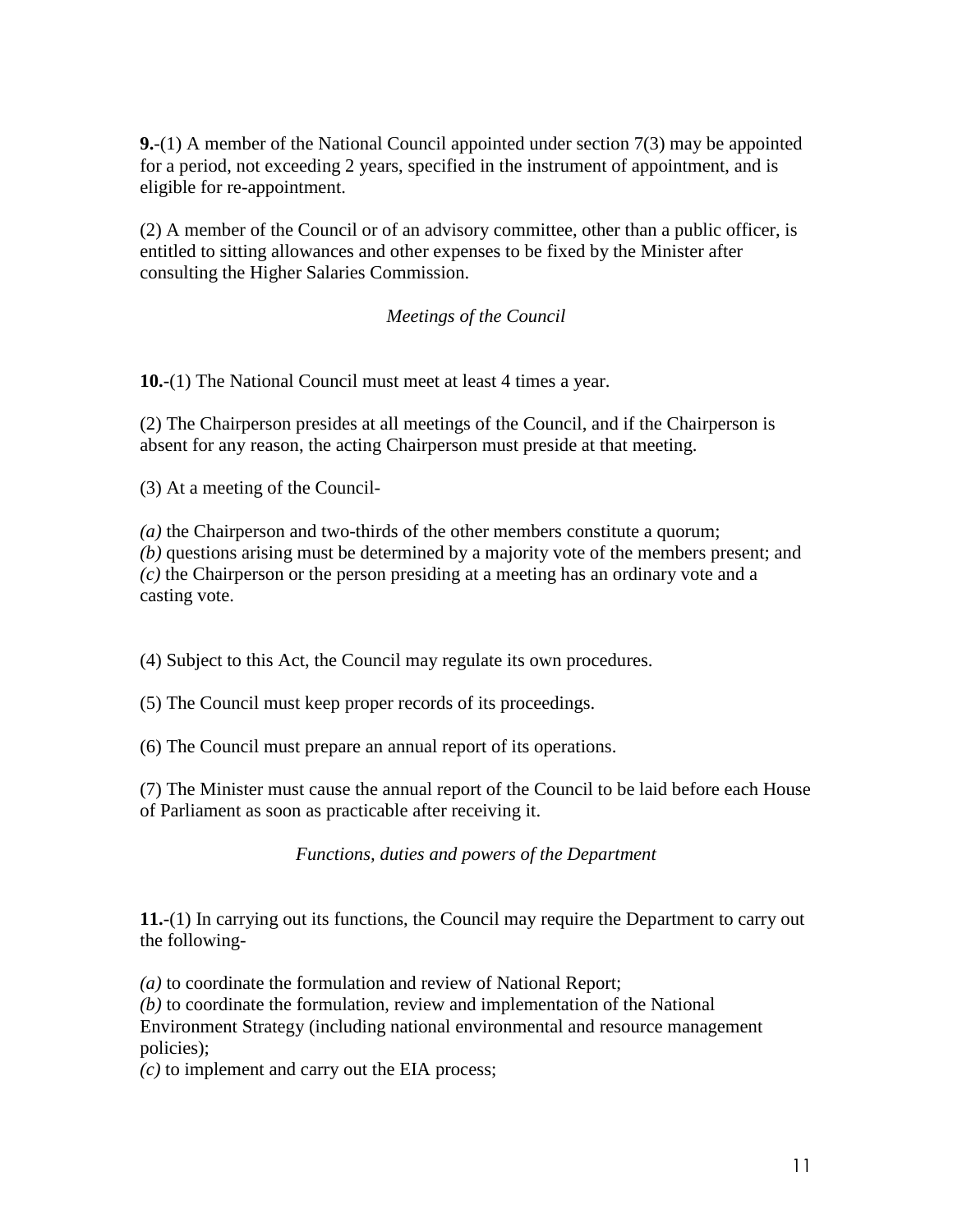*(d)* to design and implement policies and programmes on pollution and waste management, abatement and reduction;

*(e)* to formulate, monitor and enforce environmental standards;

*(f)* to co-ordinate conservation and management of natural resources;

*(g)* to facilitate the establishment of environmental units in Ministries, departments, statutory authorities, local authorities or facilities;

*(h)* to establish and maintain a register of accredited persons;

*(i)* to provide technical advice on pollution control and abatement methods;

*(j)* to implement treaties and conventions on environmental and resource management to which Fiji is a party;

*(k)* to formulate and review a National Resource Management Plan and the Natural Resources Inventory.

(2) For the purposes of subsection (1), the Council may further require the Department to carry out the following duties-

*(a)* to evaluate environmental and resource management implications of major economic and sectoral policies; and

*(b)* to review environmental and resource data and environmental audit reports.

(3) For the purposes of carrying out the functions of the Council, the Department has the following powers-

*(a)* to undertake periodic inspections of any Ministry, department, statutory authority, local authority or facility relating to environmental or resource management; *(b)* subject to the powers of the Director of Public Prosecutions, to institute and conduct legal proceedings under this Act in a magistrates' court; and *(c)* to appoint lay persons to prosecute offences under this Act or a Schedule Act in a magistrates' court.

*Environmental impact assessment unit*

**12.** (1) The Department must have a unit responsible for environmental impact assessment consisting of the following public officers-

*(a)* an Environmental Impact Assessment Administrator; and *(b)* other public officers.

(2) If, for any reason the EIA Administrator or person acting in that capacity, cannot perform any powers and functions under this Act or any other written law, the Director may perform those powers and functions.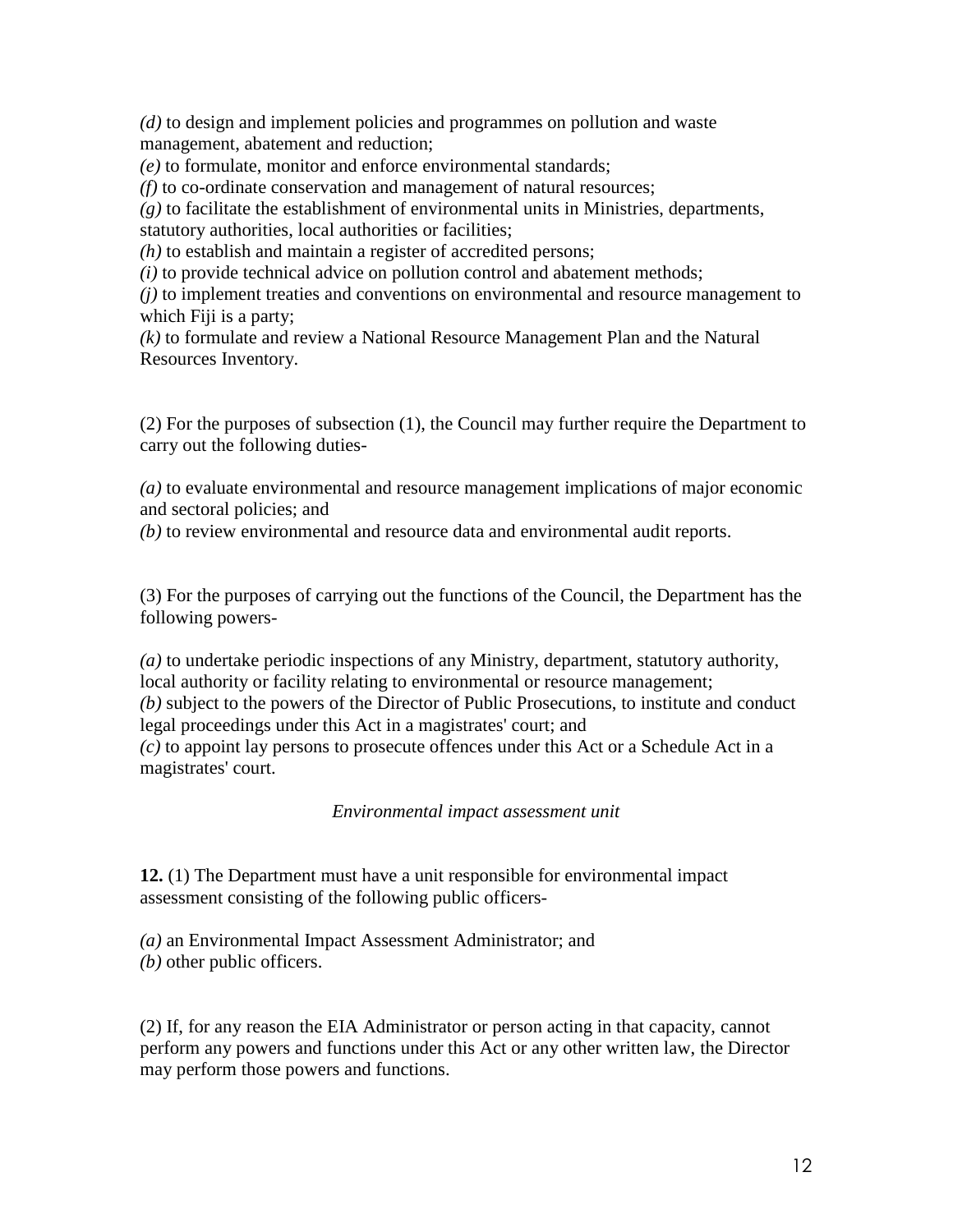(3) The unit must examine and process every development proposal which-

*(a)* is referred to the EIA Administrator by an approving authority;

*(b)* may come to the attention of the unit that may have a significant environmental or resource management impact; or

*(c)* causes, or in the opinion of the Minister, is likely to cause, public concern.

#### *Resource management unit*

**13.** (1) The Department must have a unit responsible for resource management.

(2) The functions of the unit are:

*(a)* to formulate and review the Natural Resource Inventory after consulting any interested person (including resource owners);

*(b)* to formulate, implement, monitor and review the National Resource Management Plan in the prescribed manner;

*(c)* to co-ordinate natural resource management activities;

*(d)* to maintain a natural resource information database; and

*(e)* to advise the person or body authorised under a written law to issue permits and approvals for resource use activities within the National Resource Management Plan.

(3) The responsibilities of the unit are-

*(a)* to establish and maintain a coastal sensitivity atlas for disaster response planning and management;

*(b)* to undertake periodic inspections of suspected resource management irregularities;

*(c)* to provide education and awareness on resource management issues; and

*(d)* to liaise with the public, business community, and non-governmental organisations in relation to resource management issues.

(4) The unit may carry out surveys and inspections, and collate geographic and natural resource information for the purpose of establishing the Natural Resource Inventory;

*Waste management and pollution control unit*

**14.** (1) The Department must have a unit responsible for the waste management and pollution control consisting of the following public officers-

*(a)* Waste and Pollution Control Administrator; and

*(b)* other public officers.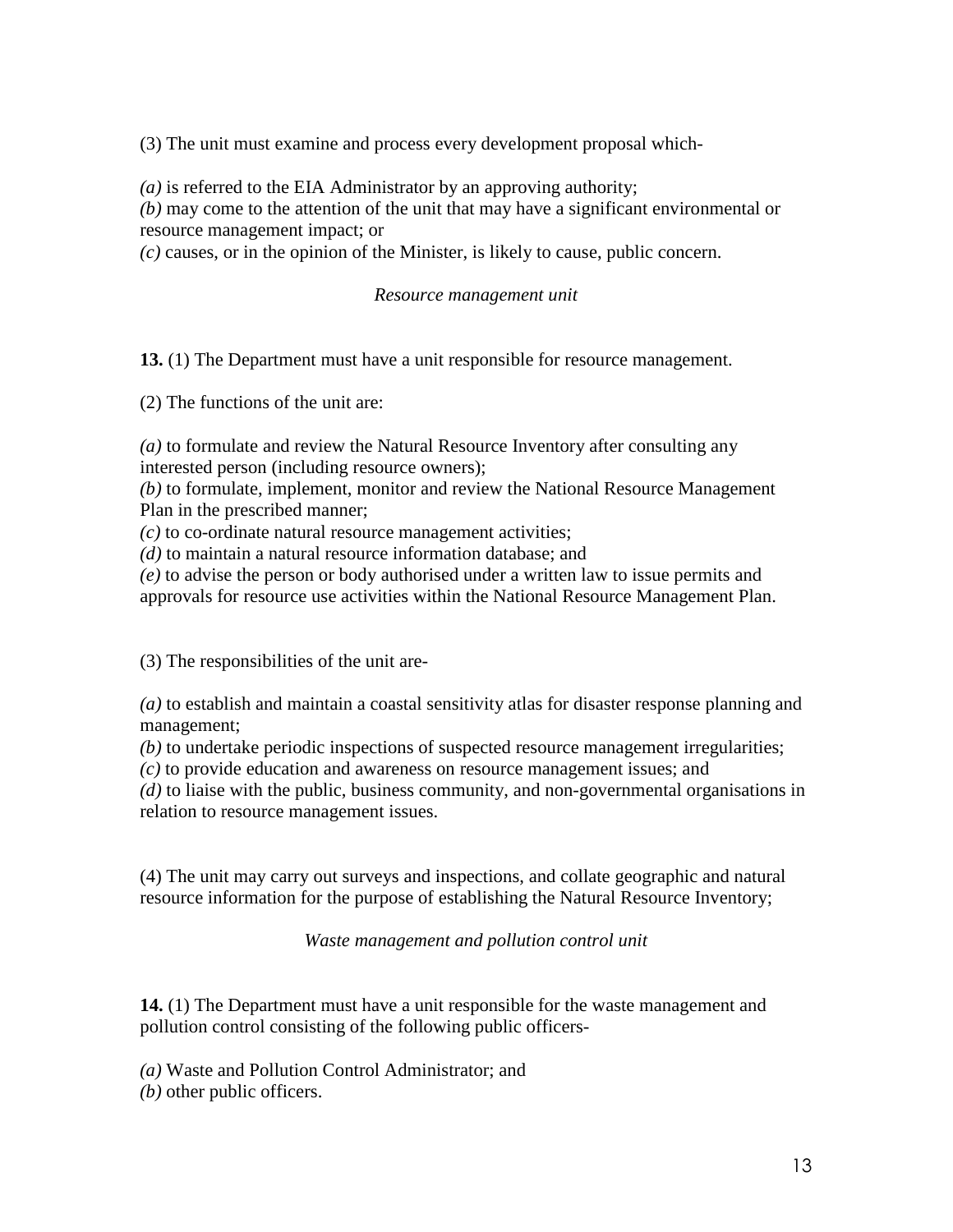(2) If, for any reason, the WPC Administrator or person acting in that capacity cannot perform any powers and functions in this Act or any other written law, the Director may perform those powers and functions.

(3) The functions of the unit are-

*(a)* to administer Part 5;

*(b)* to formulate, implement, monitor the National Solid Waste Management Strategy;

*(c)* to develop criteria and guidelines for landfill sites and dumps;

*(d)* to develop standards for the management of sanitary landfill;

*(e)* to formulate, implement and monitor strategies for minimization of packaging wastes, special wastes, liquid wastes and any other types of wastes; and

*(f)* to establish the National Chemical Management Plan based on the National Chemical Profile.

### *Environmental management units*

**15.** (1) The chief executive officer of a Ministry, department, statutory authority or local authority may, if required by the Department, establish a unit responsible for environmental management.

(2) A unit established under subsection (1) must consist of employees who can effectively undertake-

*(a)* for a Ministry and department, processing of environmental impact assessments;

*(b)* formulation and implementation of environmental and resource management policies and implementation programmes;

*(c)* surveys, inspections and collation of geographic and natural resource information for the purpose of the Natural Resource Inventory;

*(d)* education and awareness; and

*(e)* any other duties, functions and responsibilities prescribed by the regulations.

(3) Without prejudice to subsection (1), an environmental management unit in an approving authority is responsible for-

*(a)* scoping a development proposal if it is to be processed by the authority;

*(b)* assisting the EIA Administrator in scoping a development proposal if it is to be processed by the EIA Administrator;

*(c)* reviewing or assisting in reviewing a completed EIA report on the proposal and making comments and recommendations on any management plan, enhancement plan or protection plan in the report;

*(d)* monitoring and, if necessary, enforcing any environmental or resource management conditions of an approved EIA report; and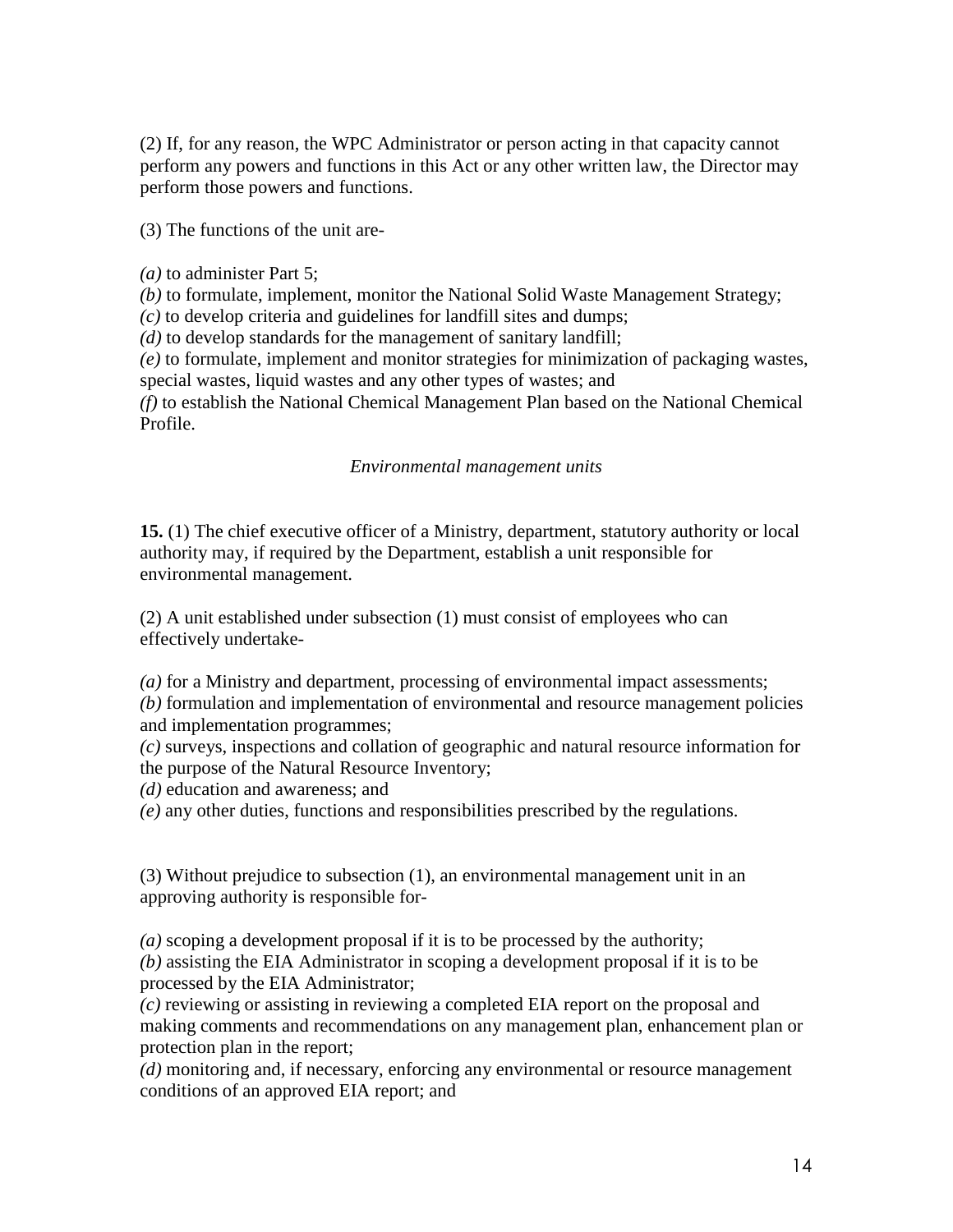*(e)* processing any development proposal at the request of the EIA Administrator.

*Environmental management committees*

**16.** (1) A facility must, if required by the Department, establish a committee responsible for environmental management.

(2) The functions of an environmental management committee are:

*(a)* to facilitate co-operation between the employer and the employees in relation to environmental management at the facility;

*(b)* to investigate and report on any matter at the facility-

(i) which a member of the committee or a person at the facility considers is, or may constitute, a threat to the environment;

(ii) which has been brought to the attention of the employer as a threat to the environment;

*(c)* to undertake education and awareness programme of environmental matters at the facility; and

*(d)* to perform any other functions prescribed by the regulations.

(3) A committee must be comprised of both members of the management and employees.

(4) The employer in respect of a facility that fails to establish a committee under this section commits an offence and is liable on conviction to a fine not exceeding \$5,000 or to a term of imprisonment not exceeding 12 months or both.

# *Environmental Register*

**17.** (1) The Department must establish and maintain an Environmental Register for the purposes of this Act into which prescribed matters must be recorded.

(2) A person is entitled to have access to any record or document in the Environmental Register.

# *Appointment of inspectors*

**18.**-(1) The Department must have the following public officers for the purposes of this Act, a Chief Environmental Inspector and other inspectors.

(2) The Chief Executive Officer may appoint any other person or class of persons, other than a public officer, to be inspectors for the purposes of this Act, and such appointment must be notified in the *Gazette.*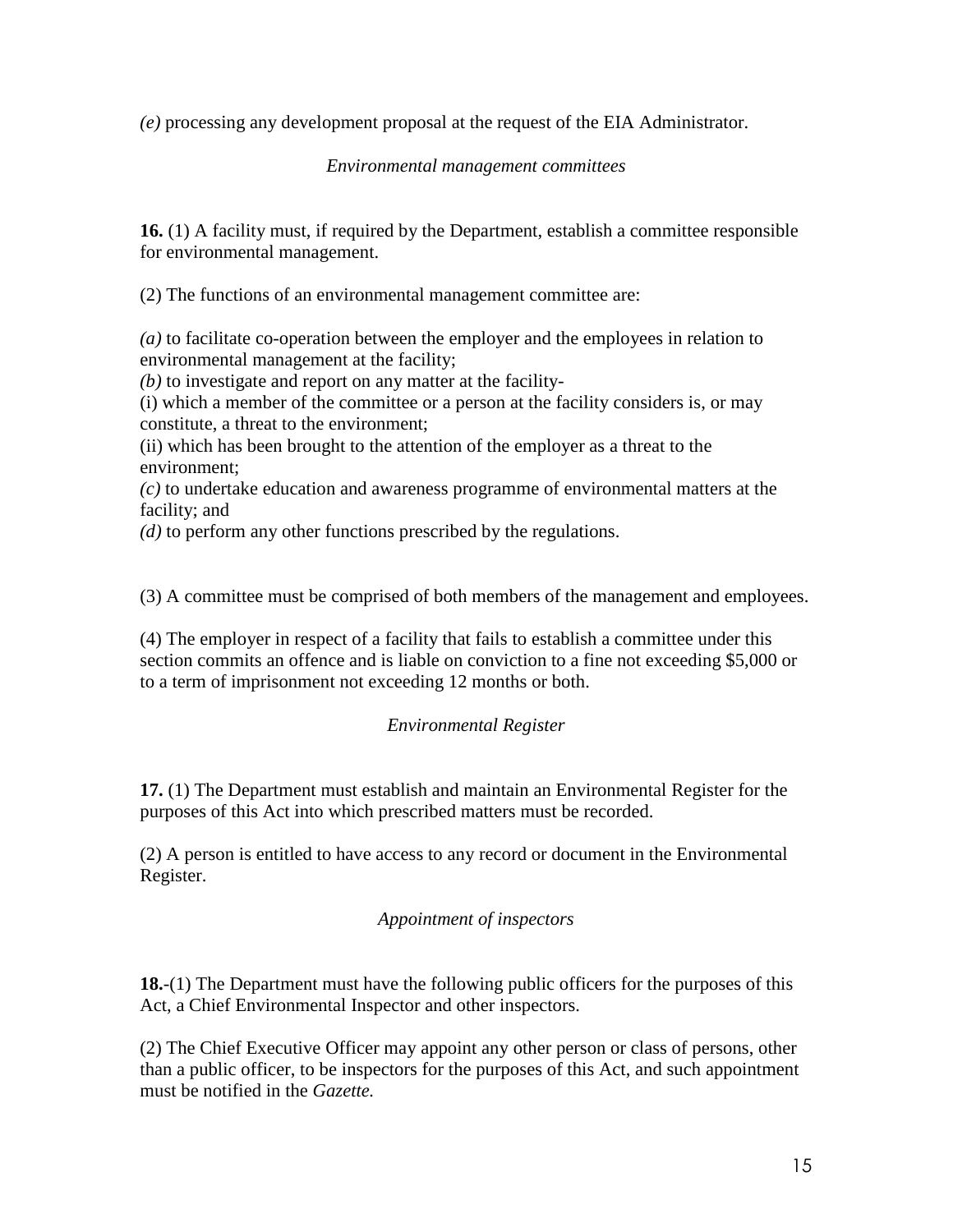(3) An inspector must carry an identification card while on inspection.

(4) A person who forges or counterfeits an identification card under subsection (3) or uses any forged, counterfeit or false identification card or impersonates the inspector named in an identification card commits an offence and is liable on conviction to a fine not exceeding \$5,000 or to a term of imprisonment not exceeding 12 months or both.

### *Powers of inspectors*

**19.**-(1) An inspector has the following powers-

*(a)* to conduct any examination or inquiry, including the examination of any plant, substance or thing, to ascertain whether there has been compliance with or breach of this Act or any Scheduled Act;

*(b)* to take or remove samples of any matter, substance or thing required for analysis in accordance with the prescribed procedures;

*(c)* to take possession of any machinery, equipment, plant or other thing for further examination or testing or for use as evidence;

*(d)* to take pictures, photographs or measurements or make sketches or recordings in any form;

*(e)* to examine any document, in any form, and to make and take copies of such document;

*(f)* to order that the operation of whole or part of a Ministry, department, statutory authority, local authority or facility be stopped for the purposes of inspection;

*(g)* to interview any person for the purpose of inspection; and

*(h)* to exercise any other powers conferred under this Act or any other written law.

(2) At the conclusion of an inspection, the inspector must-

*(a)* prepare a report on the inspection; and

*(b)* provide a copy of the report to the Ministry, department, statutory authority, local authority or facility.

(3) In exercising the powers under this Act, an inspector may be accompanied by a police officer, technical specialist or any other person for the purposes of inspection.

(4) If an inspector takes possession of a matter, substance, plant machinery or other item or things from a Ministry, department, statutory authority, local authority or facility, the Ministry, department, statutory authority, local authority or facility may request the Director to make a decision for the return of the matter, substance, plant machinery or other item or things.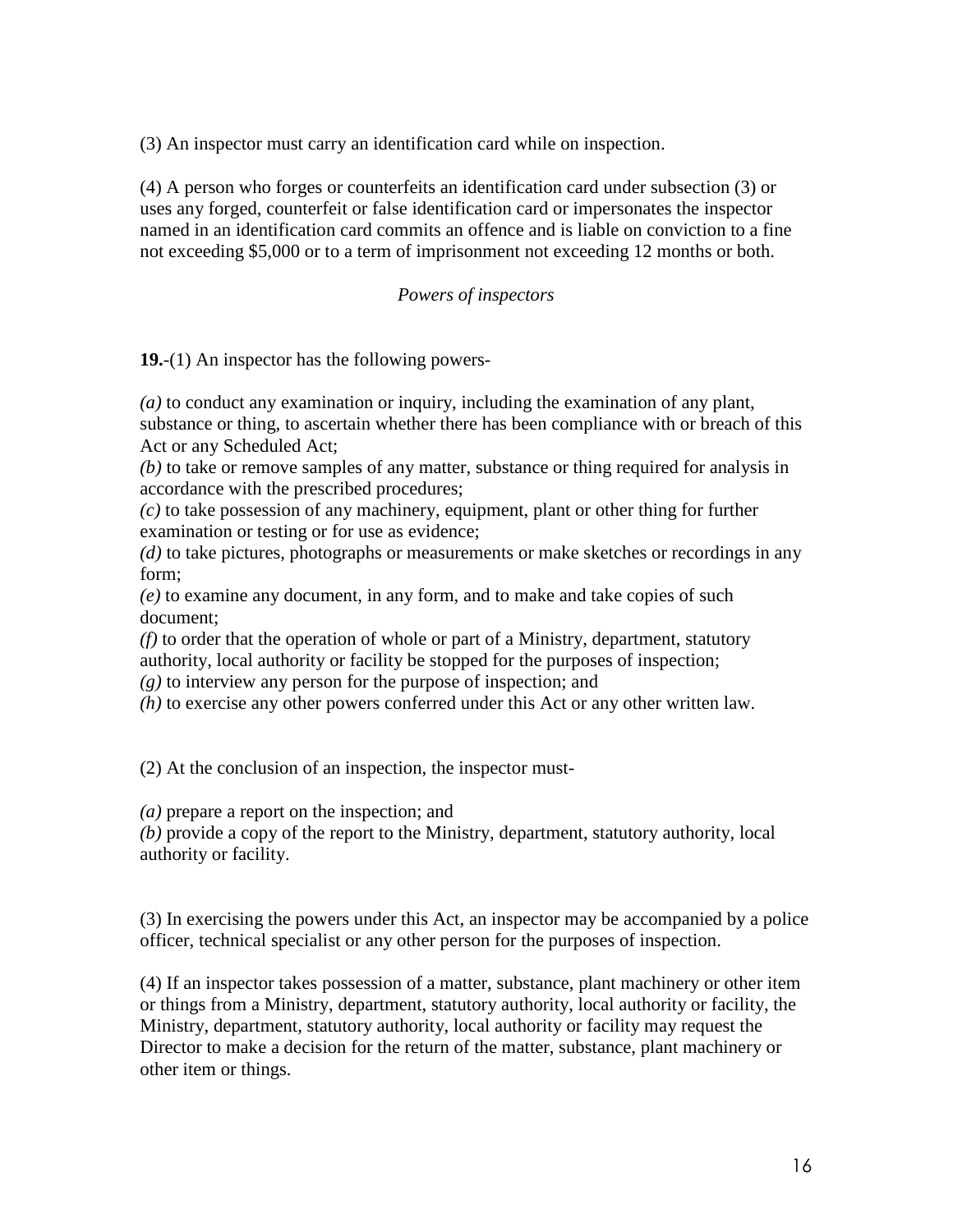(5) Any document or information collected for the purposes of inspection must not be disclosed unless the document or information is disclosed-

*(a)* for official purposes;

*(b)* with the consent of the person who provided the document or information or to whom the information relates;

*(c)* in a court or tribunal; or

*(d)* in the public interest.

(6) An inspector or any person assisting an inspector under subsection (3) is not personally liable for any act done in good faith in the exercise of any power under this section.

(7) A person who contravenes subsection (5) commits an offence and is liable on conviction to a fine not exceeding \$2,000 or to a term of imprisonment not exceeding 6 months or both.

(8) A person who knowingly or deliberately, conceals the location or existence of any matter, substance or plant machinery from an inspector commits an offence and is liable on conviction to a fine not exceeding \$5,000 or to a term of imprisonment not exceeding 12 months or both.

*Powers of inspectors to enter and inspect*

**20.**-(1) For the purpose of this Act, an inspector may, at any reasonable time-

*(a)* enter and inspect any facility in respect of which a permit or approval has been issued under this Act to determine whether any activity or undertaking is being carried out in contravention of the permit or approval or a condition of the permit or approval; *(b)* enter and inspect any facility where the inspector has reasonable grounds to believe waste or pollutants can be found;

*(c)* enter and inspect any facility or place where the inspector has reasonable grounds to believe documents or information pertaining to an offence under this Act can be found; *(d)* if the inspector has reasonable grounds to believe that a vessel or aircraft is contravening or has contravened this Act, stop and inspect the aircraft or vessel; *(e)* require the production of any document or information required to be kept under this Act and any other document or information related to the purpose for which the inspector is exercising a power under this Act.

(2) An inspector may not enter a residential premises except-

*(a)* with the consent of the owner or person in possession of the premises; or

*(b)* pursuant to a warrant issued under subsection (3).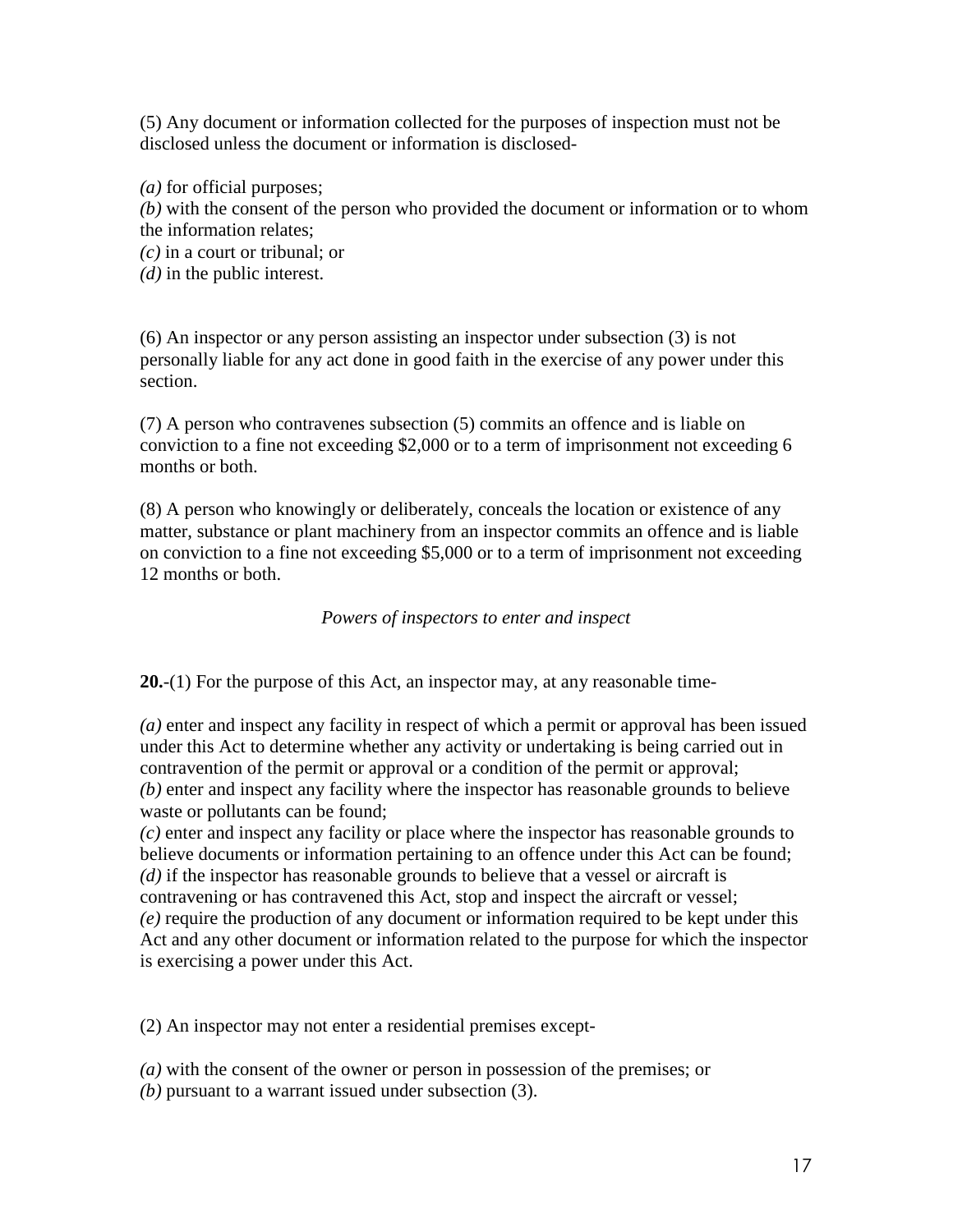(3) If a magistrate is satisfied on affidavit evidence by an inspector that-

*(a)* it is necessary to enter a residential premises for the purposes of this Act; and *(b)* the consent of the owner has not been or cannot be obtained;

the magistrate may issue a warrant authorising the inspector to enter and remain on the residential premises for the purposes of this Act.

(4) An inspector may seize anything found on the residential premises that may be used as evidence of the commission of an offence under this Act.

(5) An inspector who seizes anything from a person under subsection (4) must-

*(a)* inform the person of the reason for the seizure;

*(b)* give the person a receipt for the thing that has been seized; and

*(c)* remove the item to a place of safekeeping and deal with it as if it were seized pursuant to a warrant under subsection (3).

(6) It is a condition of every approval or permit issued under this Act that the holder must permit inspectors to carry out inspections required or authorised by this Act of any facility or place, other than residential premises, to which the approval or permit relates.

(7) An employee of a Ministry, department, statutory authority or local authority or the owner, occupier or employer of a facility in respect of which an inspector is exercising powers under this Act, must-

*(a)* give the inspector any assistance to enable the inspector to exercise powers and functions under this Act; and

*(b)* provide any document or information required by the inspector for the purpose of this Act.

*Improvement and prohibition notices*

**21.**-(1) If an inspector has reason to believe that a Ministry, department, statutory authority, local authority or facility is contravening or has contravened this Act or a Scheduled Act, the inspector may issue an improvement notice, in the prescribed form, to the Ministry, department, statutory authority, local authority or facility.

(2) If the Director has reason to believe that an immediate threat or risk to the environment is occurring or may occur in any activity or undertaking of a Ministry, department, statutory authority, local authority or facility, the Director may issue a prohibition notice, in the prescribed form, to stop operation of the activity or undertaking.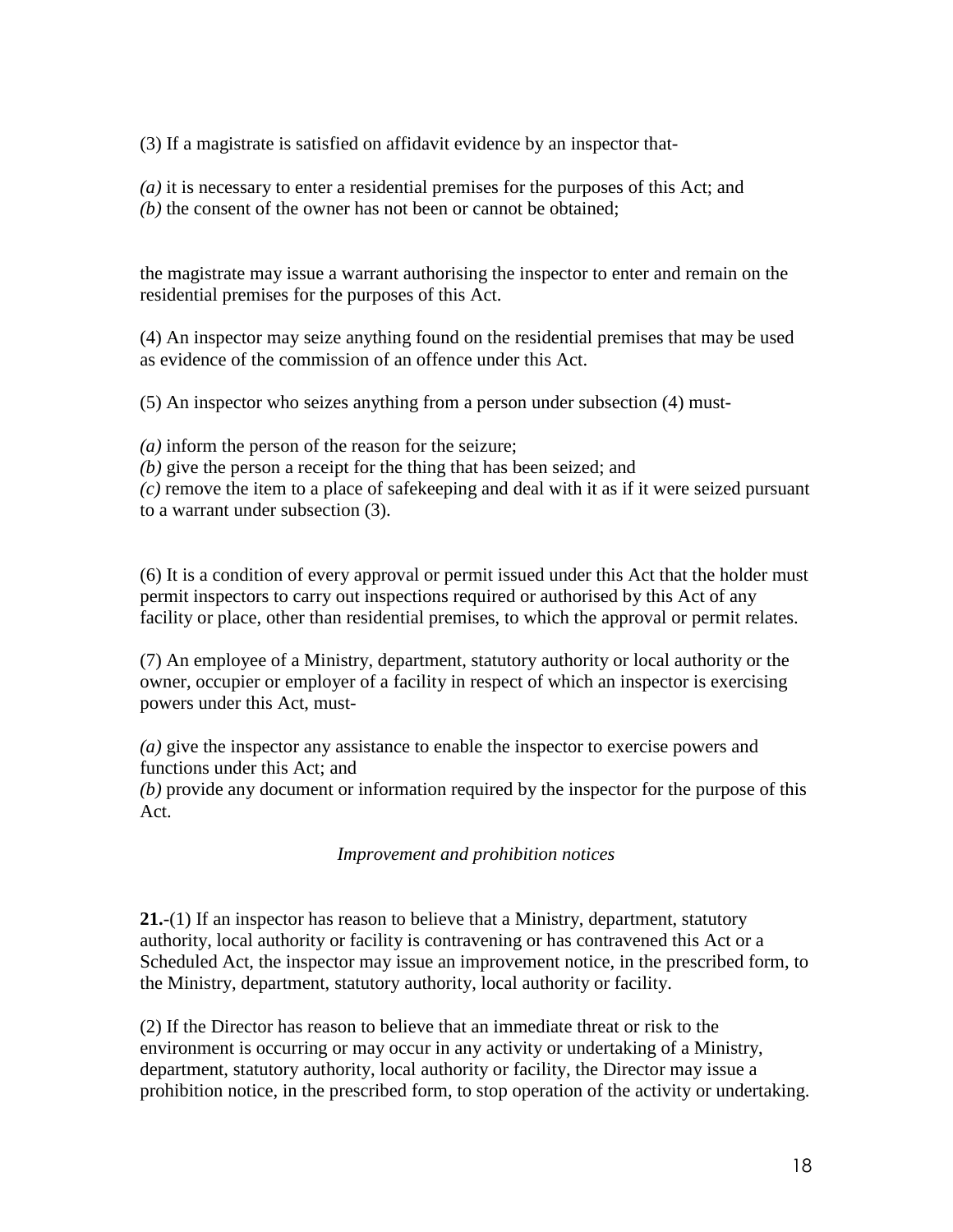(3) The Director may cause the prohibition notice to be posted on the place or premises of and served on the Ministry, department, statutory authority, local authority or facility.

(4) A person who fails to comply with an improvement notice or a prohibition notice commits an offence.

(5) A person who removes, obliterates or interferes with a notice posted under subsection (3) commits an offence.

(6) A person who is aggrieved by a prohibition notice may, within 21 days after the notice is issued, appeal to the Tribunal.

### *Environmental audits*

**22.**-(1) A Ministry, department, statutory authority or local authority responsible for the management of any natural resource must, in the prescribed manner, implement a system of natural resource accounting designed to quantify in financial terms-

*(a)* the resource capital administered by it;

*(b)* any expenditure incurred during the audit period in relation to exploitation, extraction or use of the resource; and

*(c)* any resource loss that has resulted during the audit period.

(2) An environmental auditor must, within the prescribed period, undertake sustainable development assurance audits of a Ministry, department, statutory authority and local authority that are required to implement a system of natural resource accounting under subsection (1).

(3) The environmental auditor in undertaking a sustainable development assurance audit must-

*(a)* verify that the natural resource accounts of the Ministry, department, statutory authority and local authority have been properly kept;

*(b)* verify the evaluation of resource capital administered by the Ministry, department, statutory authority or local authority;

*(c)* verify any expenditure that has been incurred during the audit period;

*(d)* verify any resource loss that has resulted during the audit period;

*(e)* determine whether the economic expenditure on resource use has been justified in terms of the net resource loss;

*(f)* determine whether the exploitation or use of living, renewable and non-renewable resources is within the carrying capacity of the resources; and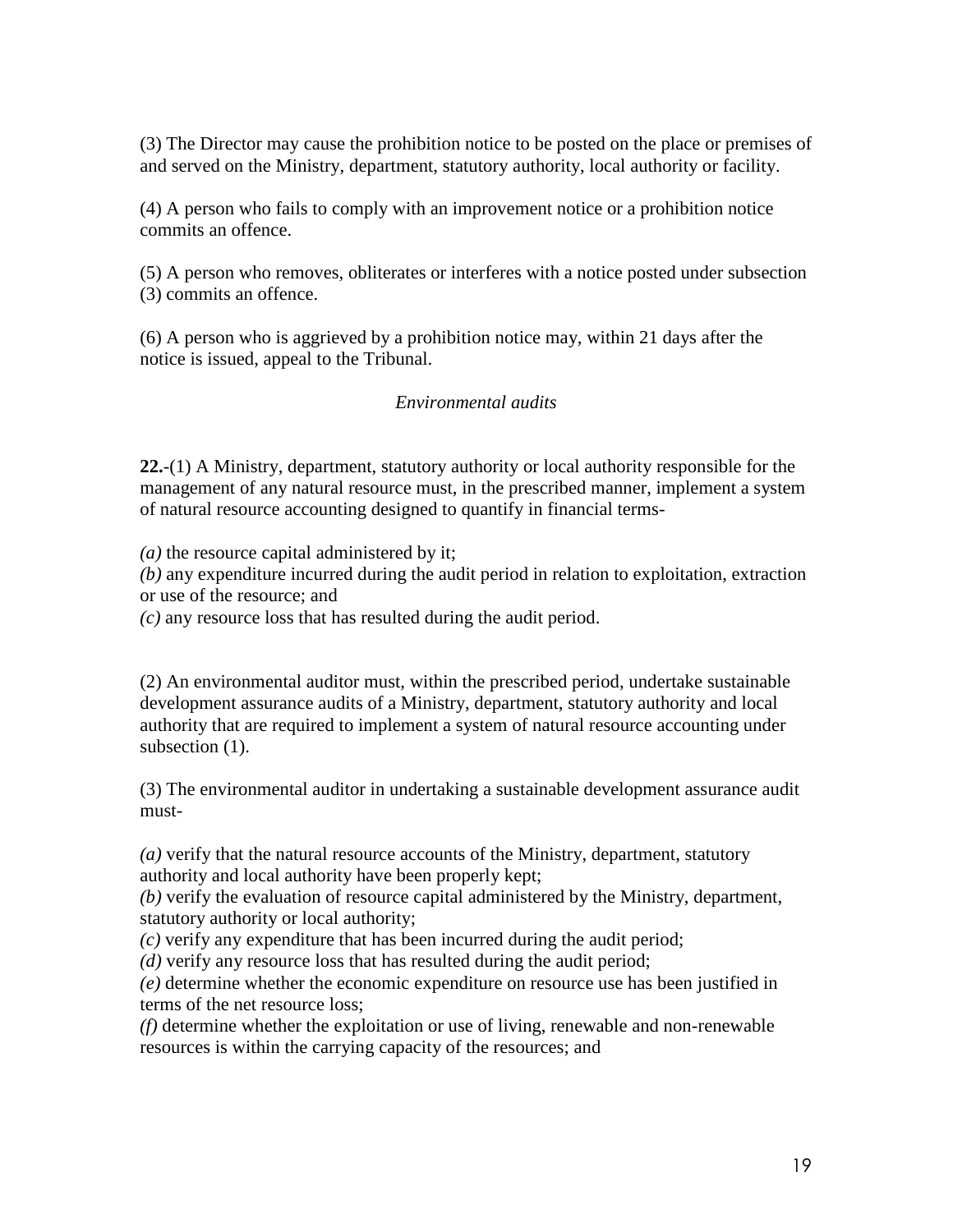*(g)* provide an evaluation as to whether the Ministry, department, statutory authority or local authority has properly disbursed its annual budget in accordance with the Governments sustainable development policies.

(4) The environmental auditor must prepare and transmit to the Minister within 8 months after the completion of any sustainable development assurance audit, a report upon the examination and audit.

(5) The Minister must cause the report under subsection (4) to be laid before both Houses of Parliament as soon as practicable after receiving the report.

(6) A sustainable development assurance audit must be undertaken by an accredited environmental auditor appointed by the Minister.

(7) The Auditor General shall carry out sustainable development assurance audits required by this section for Ministries and departments.

# **PART 3 - ENVIRONMENT REPORTS AND PLANS**

*National State of the Environment Report*

**23.**-(1) The National State of the Environment Report, must be published at least every 5 years.

(2) A Ministry, department and statutory authority must provide any technical assistance and information required by the Department in the formulation and review of the National Report.

(3) The National Report must be formulated, prepared and reviewed in accordance with the prescribed procedures and must contain the prescribed matters.

(4) After consideration of any submissions, the Department must develop a draft of the proposed National Report and circulate it for public review.

(5) The National Report must be submitted to the Minister for tabling before each House of Parliament.

# *National Environment Strategy*

**24.**-(1) The National Environment Strategy must be formulated within 12 months after the approval of the National Report.

(2) The National Environment Strategy must contain the prescribed matters.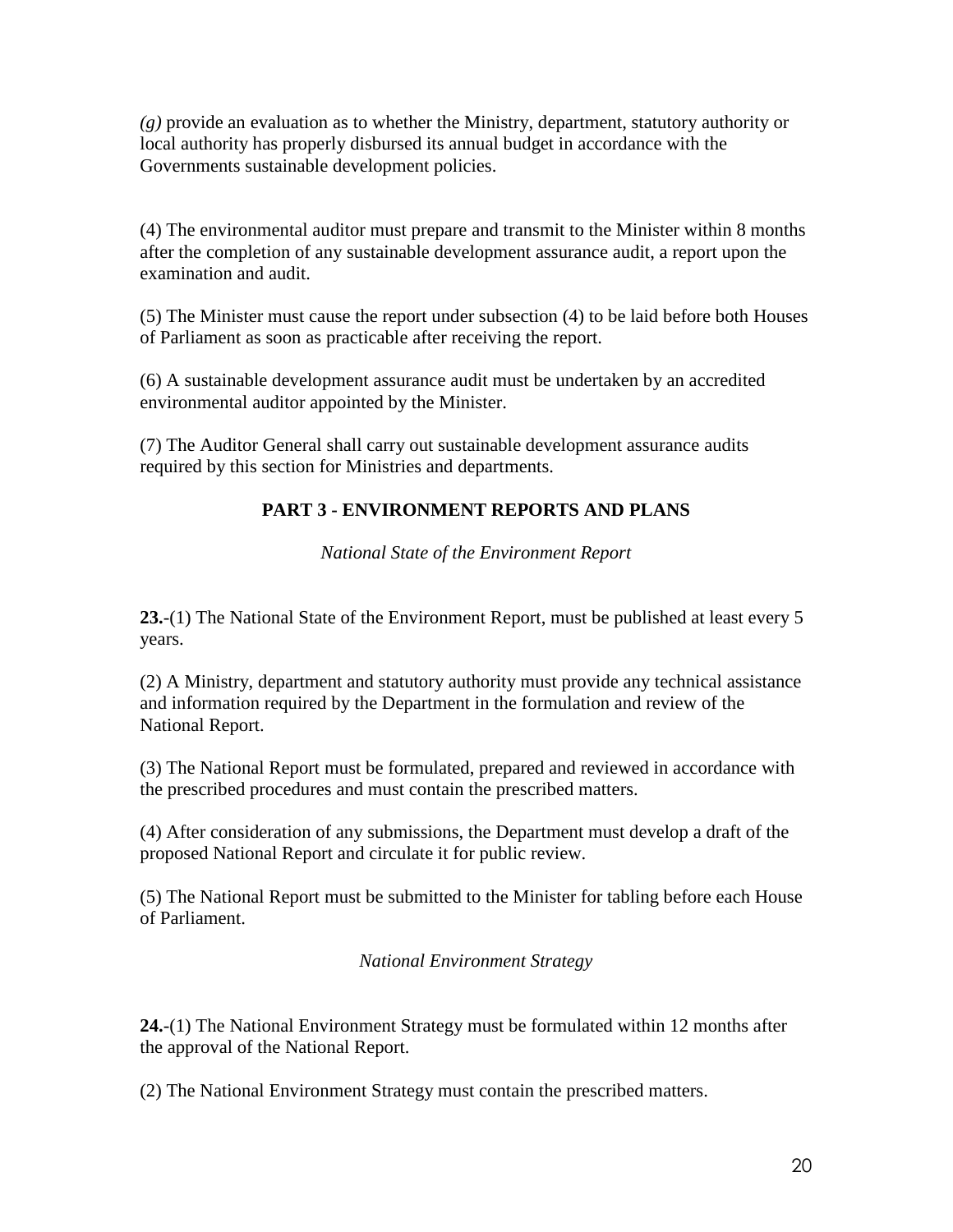*Natural Resource Inventory and the National Resource Management Plan*

**25.**-(1) The Natural Resource Inventory and the National Resource Management Plan must-

*(a)* for the Natural Resource Inventory, be formulated or reviewed before the National Report is formulated or reviewed;

*(b)* for the National Resource Management Plan, be formulated or reviewed soon after the approval of the Natural Resource Inventory; and *(c)* be approved by the National Council.

(2) The Natural Resource Inventory and the National Resource Management Plan must be formulated and reviewed in the prescribed manner.

(3) The Natural Resource Inventory and the National Resource Management Plan must contain the prescribed information.

*Right to access reports or plans*

**26.** A person has the right to access any report or plan prepared under this Part.

# **PART 4 - ENVIRONMENTAL IMPACT ASSESSMENT**

*Duties of approving authorities*

**27.**-(1) An approving authority must-

*(a)* examine every development proposal received by it; and

*(b)* determine whether the activity or undertaking in the development proposal is likely to cause significant environmental or resource management impact.

(2) In examining a development proposal, the approving authority must take into account-

*(a)* the nature and scope of the activity or undertaking in the proposed development; *(b)* the significance of any environmental or resource management impact; *(c)* whether there exist any technically or economically feasible measures that would prevent or mitigate any adverse environmental or resource management impact; or *(d)* any public concern relating to the activity or undertaking.

21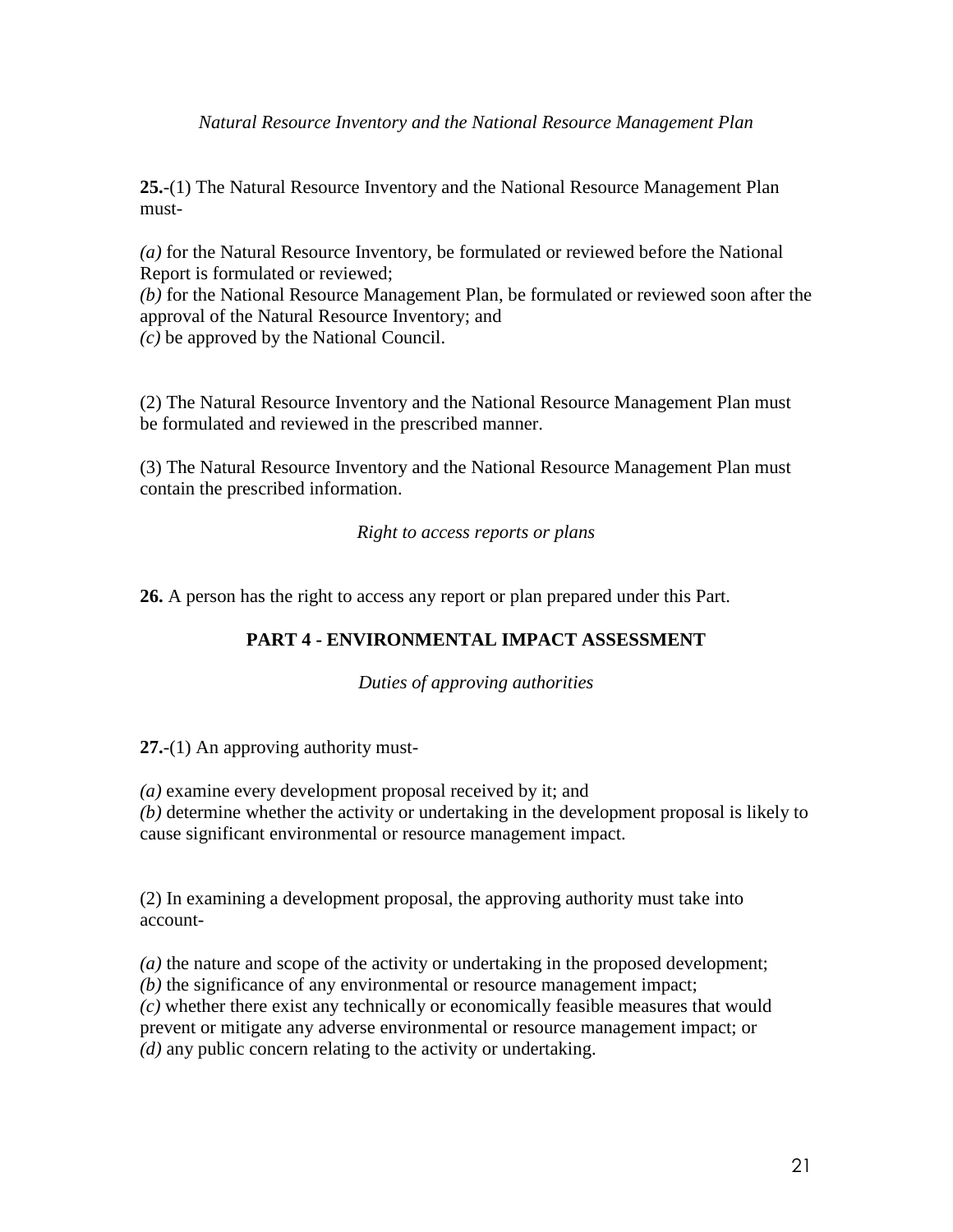(3) Any determination under subsection (1) must be submitted as soon as practicable to the EIA Administrator.

(4) If the approving authority determines that the activity or undertaking will cause a significant environmental or resource management impact, the development proposal must be subject to the EIA process and the approving authority must-

*(a)* for a proposal set out in Part 1 of Schedule 2, send it to the Department for processing by the EIA Administrator;

*(b)* for a proposal set out in Part 2 of Schedule 2, process the proposal; or *(c)* for a proposal set out in Part 3 of Schedule 2, send it to the EIA Administrator to determine whether an EIA is required.

(5) If a development proposal is subject to the EIA process, the approving authority must not approve the proposal or exercise any power, duty, function or responsibility that will permit the activity or undertaking to be carried out unless the EIA report has been approved.

(6) A Ministry, department, statutory authority or local authority that makes its own proposal for development activity or undertaking must refer the proposal to the EIA Administrator for processing under this Part.

(7) An approving authority must send a copy of the assessed EIA report to the EIA Administrator as soon as it has reviewed the report, with the results of the review.

(8) If the EIA Administrator has reason to believe that there is a public concern relating to the development proposal, the EIA Administrator may require the approving authority to submit the EIA report for consideration to take into account the public concern.

#### *Environmental impact assessment process*

**28.**-(1) The environmental impact assessment process for a development proposal must be undertaken as follows-

- *(a)* screening in accordance with this Part;
- *(b)* scoping in accordance with this Part;
- *(c)* preparation of an assessment EIA report under this Part;
- *(d)* reviewing the report under this Part;
- *(e)* decision on the report under this Part; and
- *(f)* in accordance with any other prescribed procedures.

(2) Scoping of a development proposal must be done within 30 days from the date the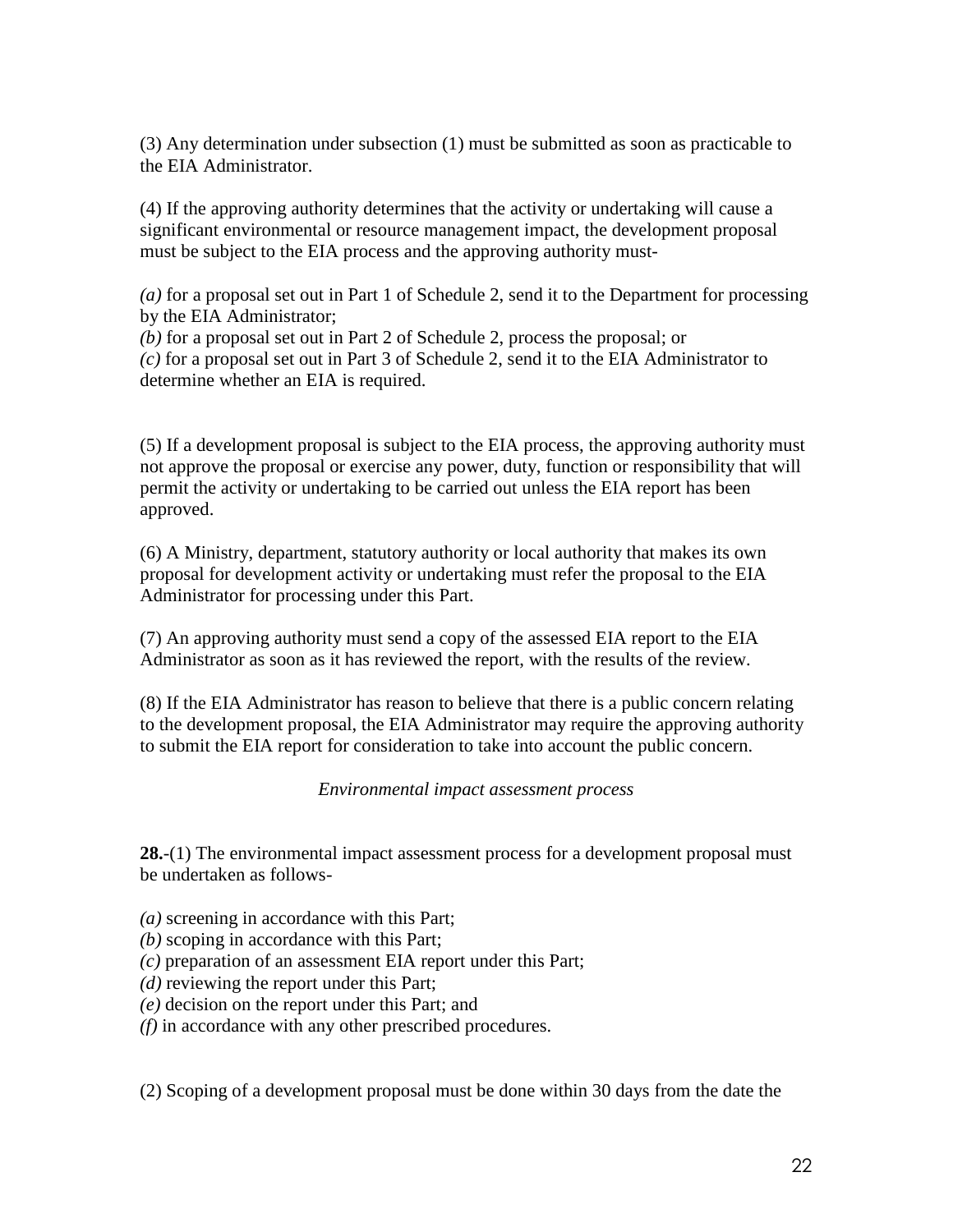proposal is received by the EIA Administrator or the approving authority.

(3) Any terms of reference for the EIA study may, in accordance with the prescribed procedures, be prepared by the EIA Administrator, approving authority or a consultant.

(4) The EIA report must be prepared by an accredited consultant at the proponents cost.

(5) If an approving authority is involved in the preparation of an EIA report, the review and approval of EIA must be undertaken by the EIA Administrator or a consultant.

### *Contents of EIA reports*

**29.**-(1) An EIA report must be prepared in accordance with the terms of reference produced under section 28(3).

(2) The contents of an EIA report must include matters required by the terms of reference, mitigation measures and any other prescribed matter.

### *Reviewing EIA reports*

**30.**-(1) An EIA report must be reviewed-

*(a)* by a review committee appointed by the EIA Administrator or the approving authority; or

*(b)* independently by a consultant appointed by the EIA Administrator.

(2) When an EIA report is reviewed, the proponent may be required to invite public comments on the report at the proponents cost, in the manner prescribed by regulations.

(3) A member of the public may inspect and view an EIA report within 21 days after it is submitted to the EIA Administrator or the approving authority.

(4) A decision on an EIA report must be made within 14 days after the period in subsection (3) expires.

(5) The EIA Administrator or the approving authority may, for the purposes of reviewing an EIA report-

*(a)* request any Ministry, department, statutory authority, local authority, proponent or other person to submit comments in writing on the report;

*(b)* request copies of any other report, study or document mentioned in the EIA report for the purposes of review;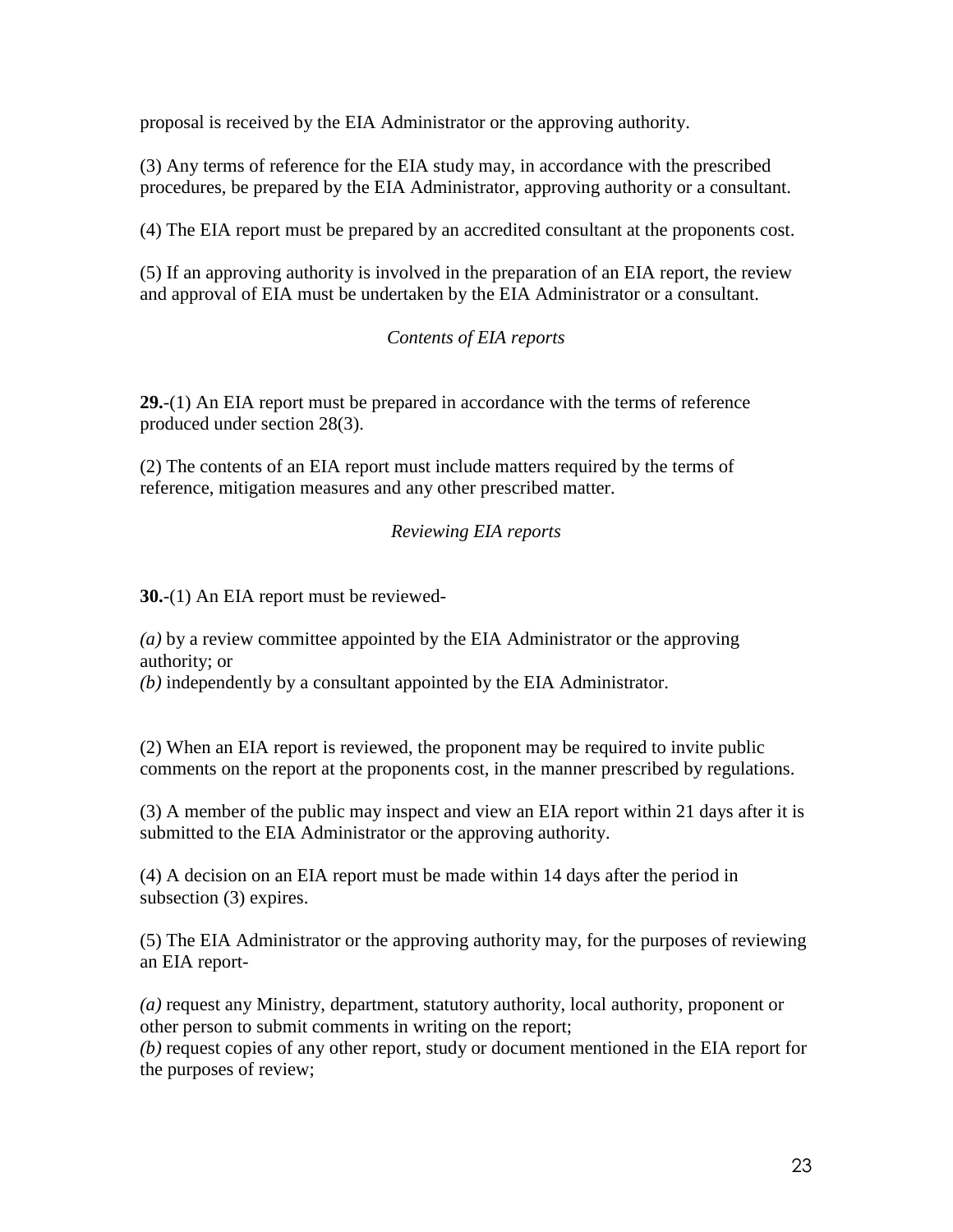*(c)* set up a technical advisory committee to provide advice on any matter contained in an EIA report;

*(d)* require a proponent to carry out any further study or to submit additional document or information for the purpose of ensuring that the report is accurate.

# *Approval of EIA reports*

**31.**-(1) After reviewing an EIA report, the EIA Administrator or the approving authority may-

*(a)* approve the report with or without conditions;

- *(b)* recommend any additional study on the report; or
- *(c)* not approve the report.

(2) If an EIA report is approved under subsection (1), the approval may be subject to the requirement of an environmental cash bond to be deposited into the Fund as a security to cover the probable cost of preventing or mitigating any environmental damage to the area and its surroundings.

(3) If the EIA Administrator or the approving authority reviews an EIA report, the EIA Administrator or the approving authority must within 7 days from the date of the decision on the report notify the proponent of the decision.

(4) A person who disagrees with a decision of the EIA Administrator or approving authority under subsection (1) may, within 21 days from the date of the decision, appeal to the Environmental Tribunal.

(5) An approved EIA is only valid for the specific activity or undertaking in the development proposal for which it was approved, and the approved EIA must not be transferred or used for any other purpose other than the purpose for which it was approved.

*Environmental management and monitoring*

**32.**-(1) A proponent must prepare and implement any environmental or resource management plan, monitoring programme, protection plan or mitigation measure that is required as a condition of any approved EIA.

(2) The EIA Administrator or an approving authority, may conduct any inspection to determine compliance with subsection (1).

*Development proposals that are subject to an EIA*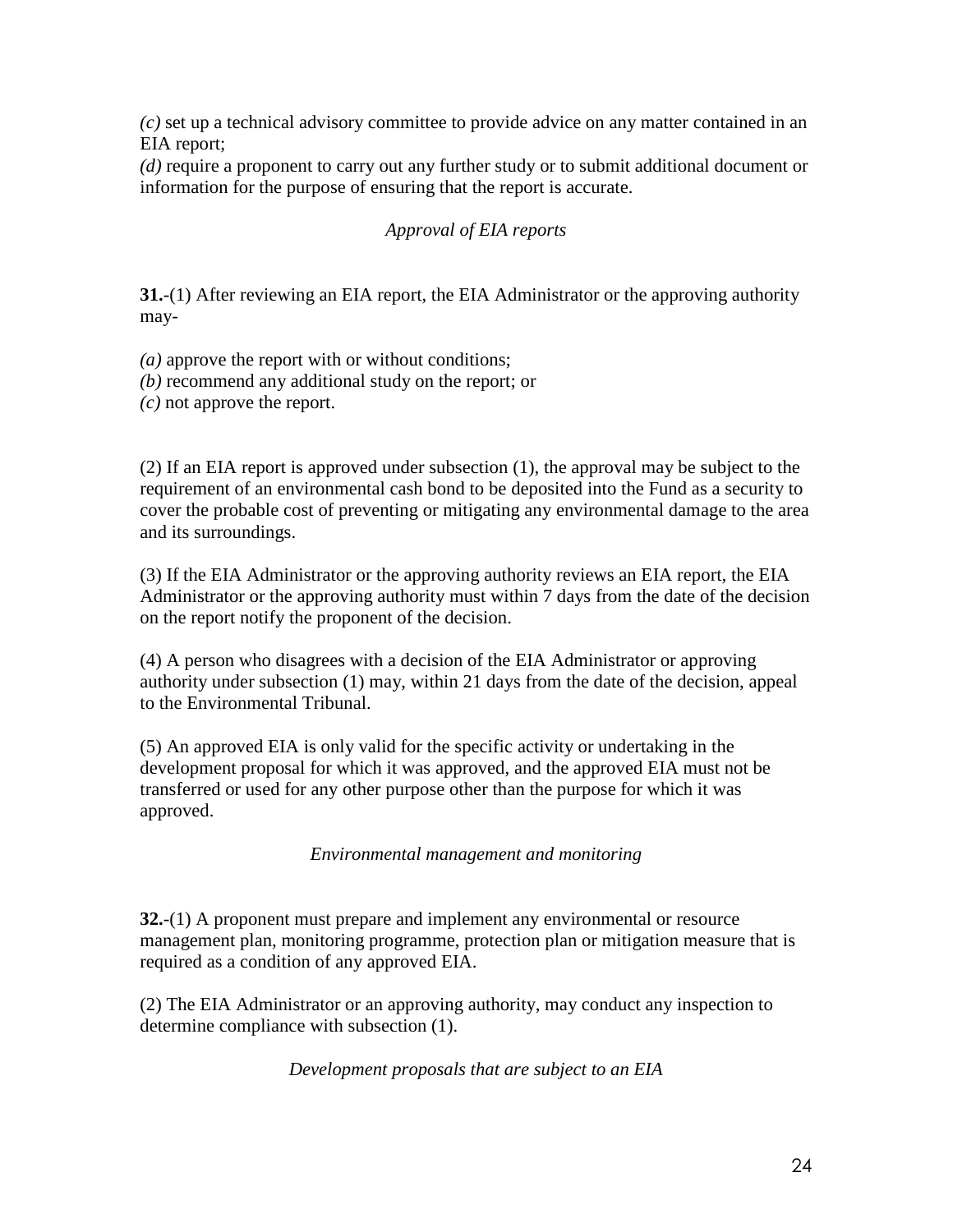**33.**-(1) The EIA Administrator has the power to process the development proposal set out in Part 1 of Schedule 2.

(2) An approving authority has the power to process the development proposal set out in Part 2 of Schedule 2.

(3) A development proposal set out in Part 3 of Schedule 2 does not require any EIA subject to section 27(4)*(c)*.

### *Public hearings*

**34.**-(1) When the preparation of an EIA assessment is completed, a public hearing must be conducted by the proponent within the vicinity of the area of the proposed development.

(2) Where the Government is the proponent, the Ministry responsible for the development must establish a committee to be responsible for undertaking consultations with all interested parties.

# **PART 5 - WASTE MANAGEMENT AND POLLUTION CONTROL**

*Permits to discharge waste or pollutants*

**35.**-(1) A facility must not-

*(a)* discharge any waste or pollutant into the environment;

*(b)* handle, store, process, or control any hazardous substance;

*(c)* produce or generate any waste, pollutant or hazardous substance; or

*(d)* engage in any activity that may have an adverse impact on human health or the environment,

unless the facility is issued with a permit under this Part.

(2) Notwithstanding section 5, if a provision of any written law is inconsistent with the provision of this Part, the provision of this Part prevails.

*Power to issue permits*

**36.**-(1) The WPC Administrator may-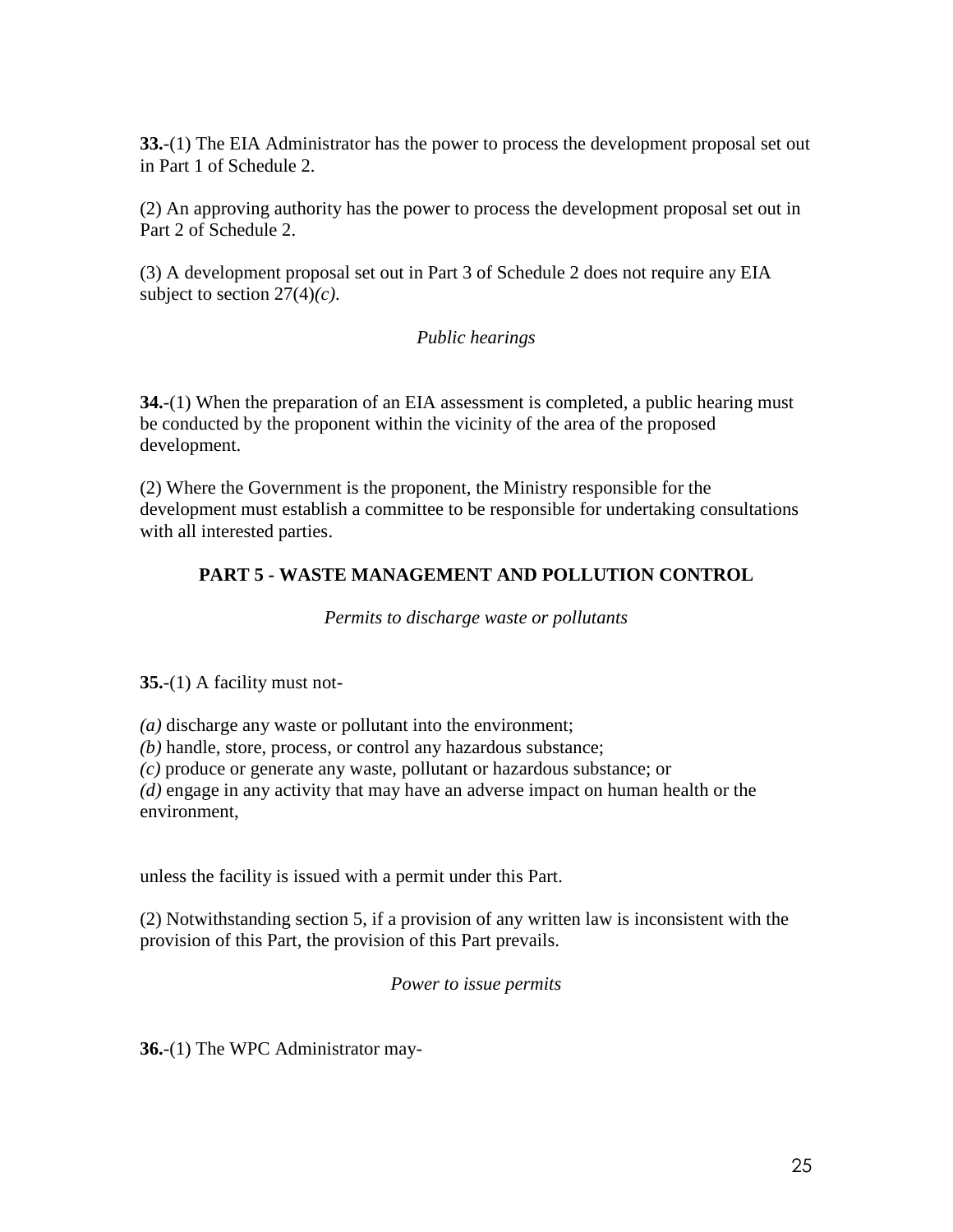*(a)* upon application and accompanied by the prescribed fee, grant with conditions or refuse to grant a permit under this Part; or *(b)* vary or suspend a permit or conditions of a permit.

(2) A permit issued under this Part may be issued for period of up to 3 years subject to annual inspections carried out by virtue of this Act.

### *Facilities without permits*

**37.**-(1) Where a facility not issued with a permit under this Part, causes damage to the environment through discharge of waste or pollutant from the facility, activity or undertaking, the facility is liable for inspections or remedial actions under this Part.

(2) If the WPC Administrator has reason to believe that a facility is operating without a permit, the Administrator may issue a notice to the facility requiring it to apply for and obtain a permit.

(3) A facility that fails to comply with the notice issued under subsection (2) commits an offence after the period specified in the notice expires, and is liable on conviction to a fine not exceeding \$100,000.

#### *Power to inspect and issue notices*

**38.**-(1) If the WPC Administrator has reason to believe that a permit or a condition of the permit has been breached, the Administrator may, with a warrant issued by a magistrate, enter and remain on the facility for the purposes of inspecting, assessing and determining the nature and extent of the breach.

(2) If after inspection under subsection (1) the WPC Administrator is satisfied that the permit or a condition of the permit has been breached, the Administrator may-

*(a)* if the breach is a minor one, require the facility to remedy the breach within a reasonable period; or

*(b)* if the breach is a serious one, issue a fixed penalty notice and a remedial notice setting out steps necessary to remedy the breach.

(3) The Minister may prescribe the penalties for a fixed penalty notice.

(4) If the penalties specified in the fixed penalty notice are paid in full, the facility is indemnified from any further liability arising out of that particular breach except for any liability under the remedial notice.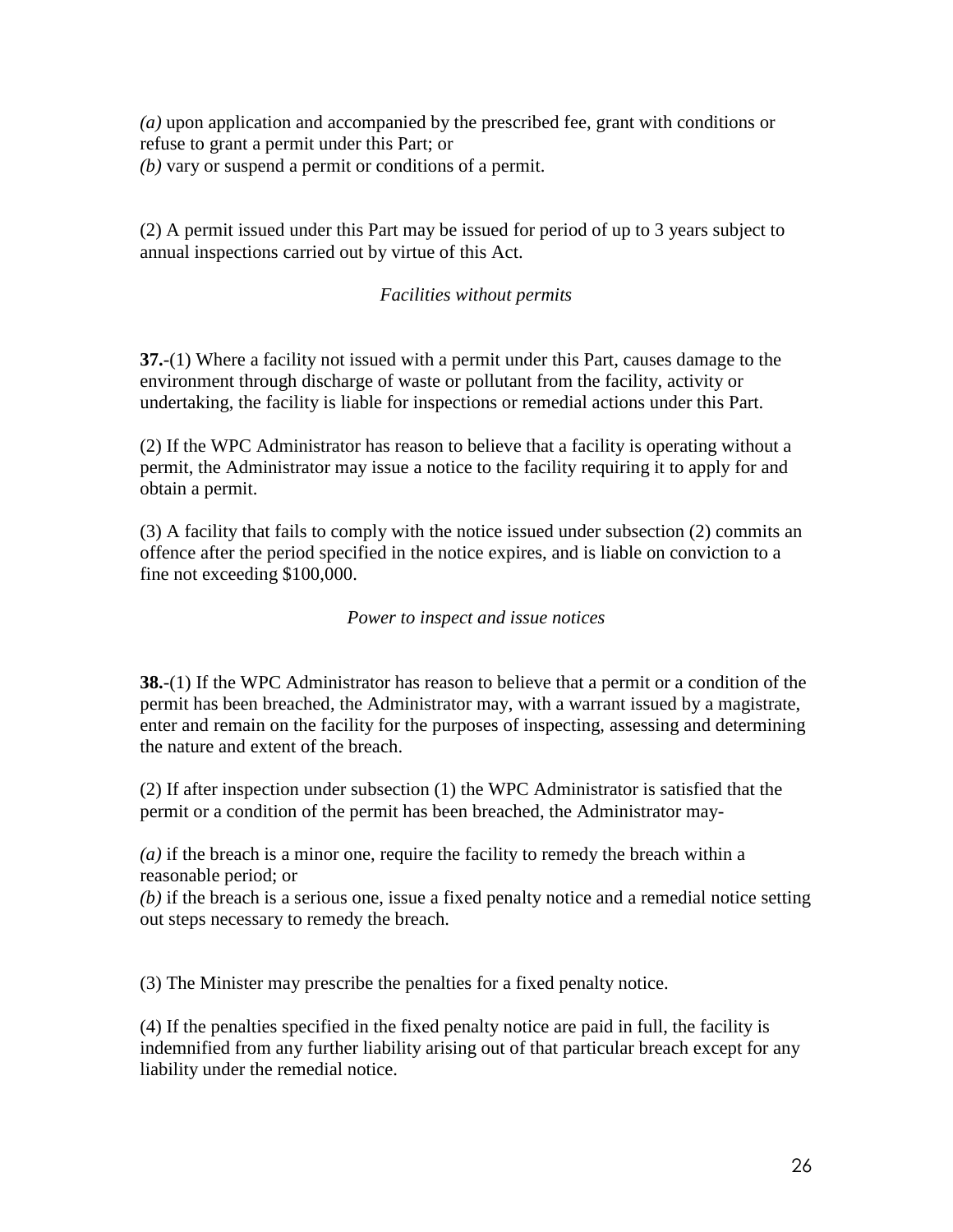(5) If the facility fails to carry out the remedial action to the satisfaction of the WPC Administrator, the Administrator may undertake the remedial action to be paid for by the owner of the facility and any amount expended by the Administrator is to be regarded as a debt recoverable in court.

(6) If, for any reason, the Administrator is unable to carry out remedial action, the Administrator may apply to the court for an order compelling the facility to carry out the remedial action at its own cost.

#### *Order to stop work*

**39.**-(1) The WPC Administrator may-

*(a)* in the case of an emergency situation, issue to a facility an order to stop work or operation for up to 72 hours; or

*(b)* if a breach determined under this Part warrants an order for stop work or operation, apply to the court for an order to stop work or operation.

(2) For the purposes of subsection  $(1)(a)$ , the WPC Administrator must as soon as practicable obtain a court order to extend the period of the order.

(3) If an order to stop work or operation is issued-

*(a)* the permit (including conditions) is deemed to be suspended; and *(b)* the facility must be issued with a remedial notice.

(4) A facility may apply to the court to remove the order to stop work or operation, and the court may only grant the application if it is satisfied that-

*(a)* the emergency or breach has ceased;

*(b)* the facility has remedied the emergency or breach; or

*(c)* the WPC Administrator is satisfied that the emergency or breach has been adequately controlled.

(5) If the court removes the order to stop work under subsection (4), the WPC Administrator may, upon application, re-instate the permit deemed to have been suspended under subsection (3)*(a)*.

(6) In this section, "emergency situation" means any uncontrolled, unplanned or accidental release of waste or pollutant into the environment or any reasonable likelihood of release of waste or pollutant that may affect the environment, human life or health or the environment on which human health depends, and includes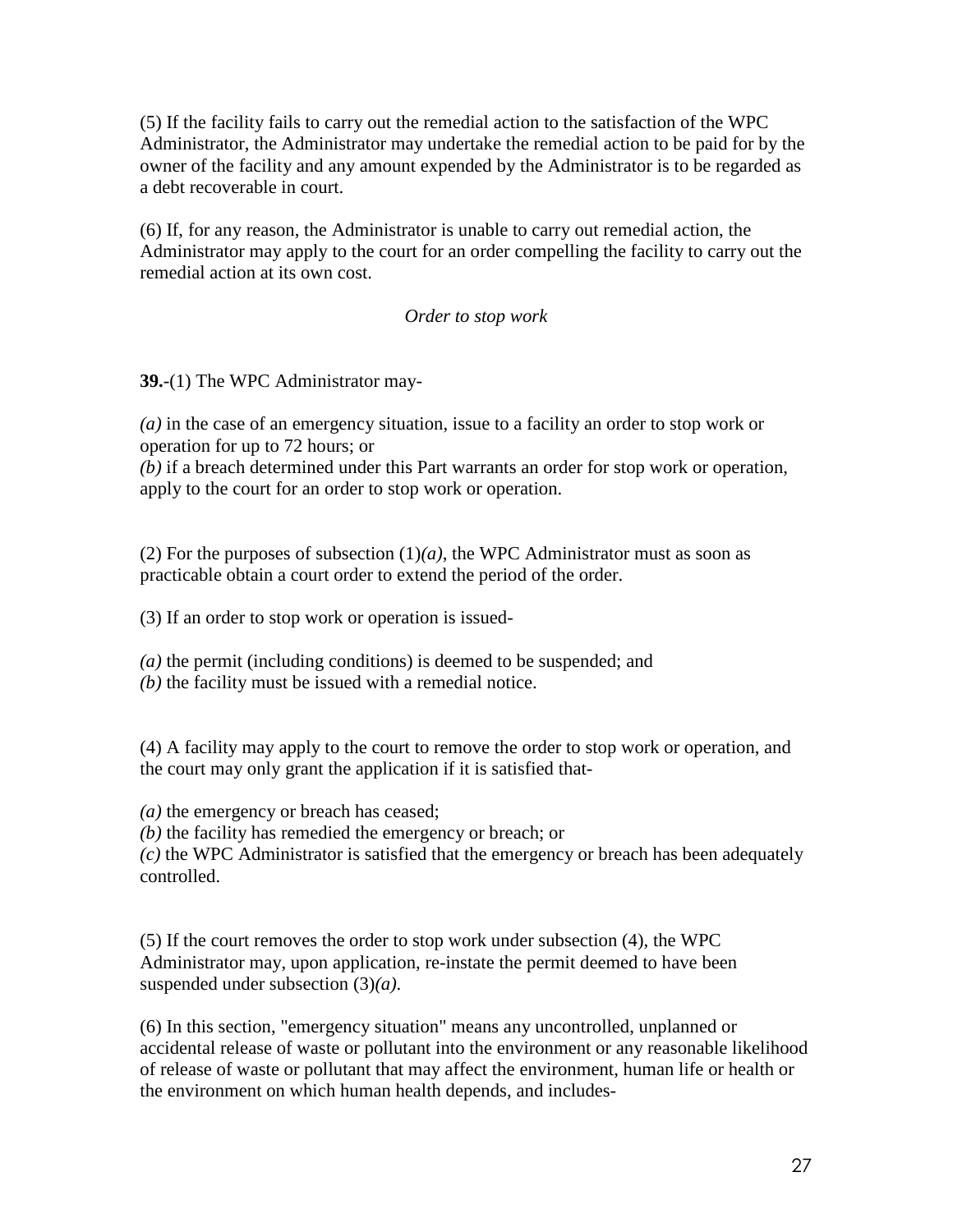*(a)* soil contamination and devaluation of land;

*(b)* accidental spills of hazardous substances;

*(c)* contamination of nearby watercourse;

*(d)* contamination of aquifer (underground water) or drinking water when there are artesian wells in the affected area;

*(e)* introduction of toxic substances;

*(f)* any other incidents (including a failure, accidents, sabotage) that may cause environmental damage.

#### *Environmental emergency declaration*

**40.**-(1) Notwithstanding section 39, if the Minister considers that an emergency has arisen in an area in relation to a pollution incident, the Minister may, with the approval of the Cabinet, declare an environmental emergency in that area, by order in the *Gazette*.

(2) As soon as an emergency is declared under subsection (1), the Minister must establish an inter-agency emergency committee to co-ordinate the remedial emergency action under the direction and control of the Chief Executive Officer.

(3) The Minister may make regulations (the "Environment Emergency Regulations") which-

*(a)* specify the conditions which apply to an emergency area declared under this section;

*(b)* prescribe the signage to designate the area;

*(c)* prescribe the method of securing the area;

*(d)* prescribe the conditions for entry into the area and the activities which may and may not be conducted in the area;

*(e)* regulate the use of the area for a specified period after the lifting of emergency situation; and

*(f)* any other matter necessary for the purposes of such emergency.

(4) Environment Emergency Regulations may confer on the Chief Executive Officer or other public officer or persons authorised by the Chief Executive Officer powers additional to those conferred by this Act, and in particular may-

*(a)* empower the Chief Executive Officer to requisition the use of any conveyance or equipment which the WPC Administrator considers would be of assistance in preventing the pollution incident;

*(b)* empower the Chief Executive Officer or any officer to enter upon any land at any time in order to ascertain the cause of the pollution incident;

*(c)* prohibit or restrict the use of any facility to the extent specified;

*(d)* prohibit or restrict, subject to conditions, the movement of persons or conveyances.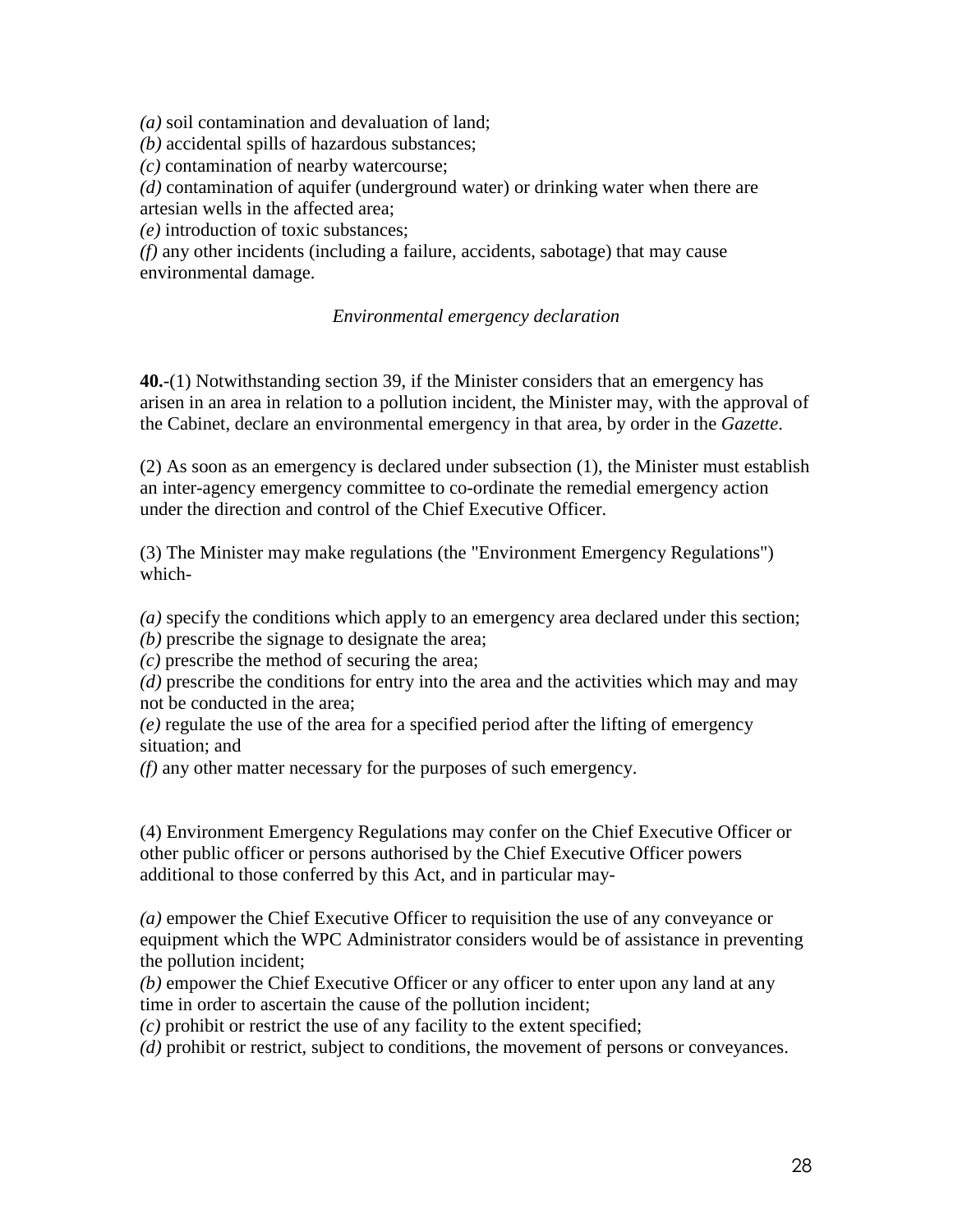(5) Environmental Emergency Regulations must specify an expiry period.

*Appeal*

**41.** If a facility disputes any remedial action required to be carried out under this Part, the facility may appeal to the Tribunal.

# **PART 6 - OFFENCES AND PENALTIES**

*Limitation period for offences*

**42.** No proceedings for an offence under this Act may be commenced 3 years after-

*(a)* the date on which the offence was committed; or *(b)* the date on which evidence of the offence first came to the attention of the Department,

whichever is the later.

*Offence of undertaking unauthorised developments*

**43.**-(1) A person who carries out any development activity or undertaking which is subject to the EIA process without an approved EIA report, commits an offence and is liable upon conviction to a fine not exceeding \$750,000 or to a term of imprisonment not exceeding 10 years or both.

(2) If a person is found to be undertaking a development activity under subsection (1), the Director may apply to the court for an order to stop work.

(3) A person who contravenes-

*(a)* any requirement under Part 4; or *(b)* a condition for the approval of a development proposal or an approved EIA report,

commits an offence and is liable upon conviction to a fine not exceeding \$250,000 or to a term of imprisonment not exceeding 3 years or both.

*Other offences*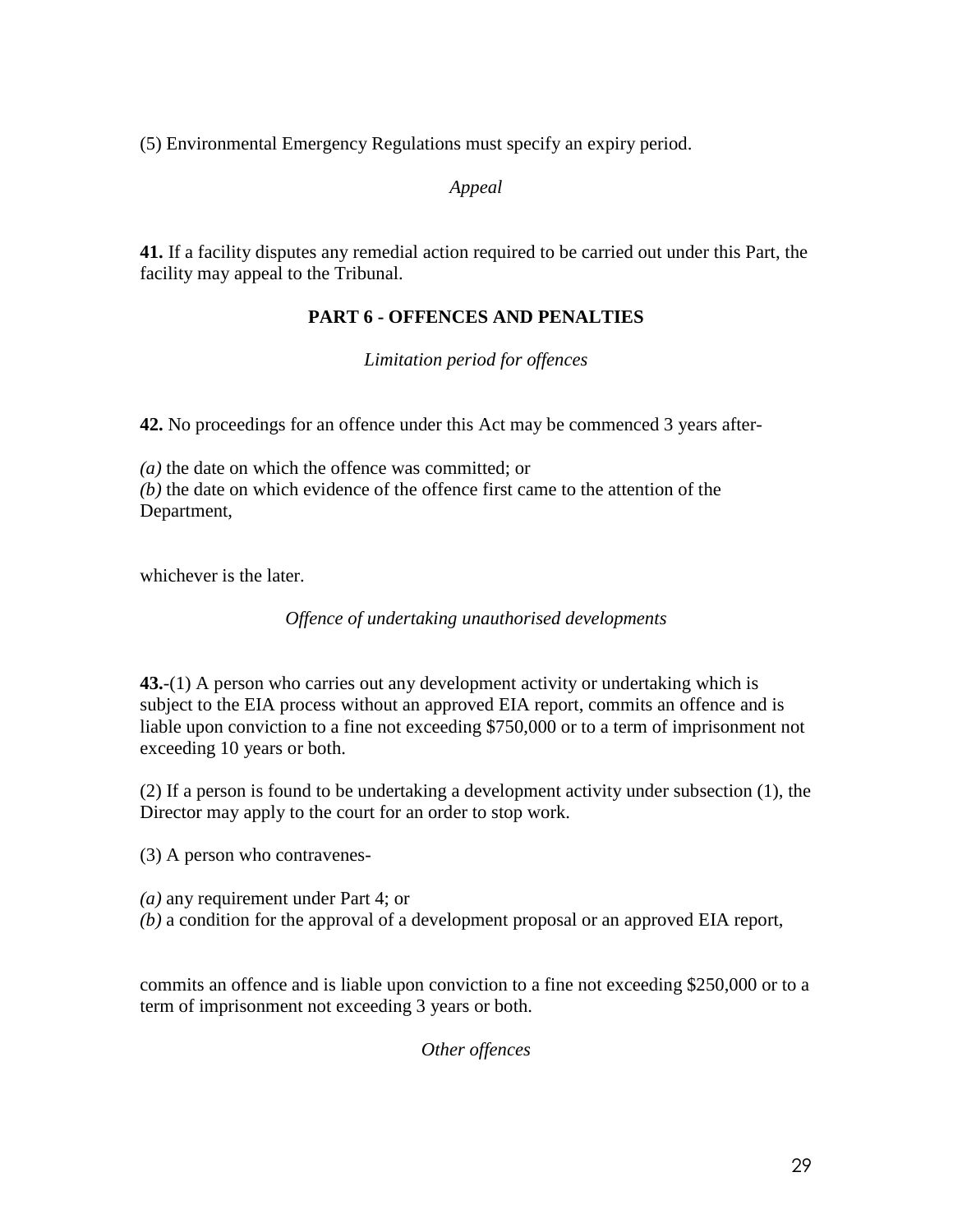**44.**-(1) A person who-

*(a)* wilfully or deliberately, provides false or misleading information in a material particular if required under this Act;

*(b)* wilfully or deliberately, fails to submit any report or provide any document or information if required under this Act;

*(c)* wilfully or deliberately, submits any false or misleading report in respect of any test or inspection required under this Act;

*(d)* for the purpose of procuring anything to be done or not to be done under this Act, whether for his or her own benefit or for the benefit of any other person, wilfully or deliberately, makes a statement that is false in a material particular;

*(e)* hinders or obstructs any other person exercising or attempting to exercise powers or carrying out duties under this Act or any Scheduled Act;

*(f)* fails to give all reasonable assistance to any other person exercising powers or carrying out duties, or attempting to do so, under this Act or any Scheduled Act; *(g)* contravenes a term or condition of an approval or permit issued under this Act; or *(h)* fails to comply with any notice, order, permit, requirement or condition imposed under this Act,

commits an offence and is liable on conviction to a fine not exceeding \$10,000 or to a term of imprisonment not exceeding 2 years or both.

(2) A person who obtains accreditation under this Act by making a false declaration commits an offence and is liable on conviction to a fine not exceeding \$2,000 or to a term of imprisonment not exceeding 6 months or both.

(3) A person who falsely holds himself out as being accredited under this Act commits an offence and is liable on conviction to a fine not exceeding \$2,000 or to a term of imprisonment not exceeding 6 months or both.

# *Pollution offences*

**45.**-(1) A person who, without lawful authority or reasonable excuse (the offender shall prove lawful authority or reasonable excuse), causes or contributes to the discharge of a waste or pollutant from any vessel, aircraft or facility commits an offence and is liable on conviction-

*(a)* for a first offence, to a fine not exceeding \$250,000 and to a term of imprisonment not exceeding 3 years or both;

*(b)* for a second or subsequent offence, to a fine not exceeding \$750,000 and to a term of imprisonment not exceeding 10 years or both.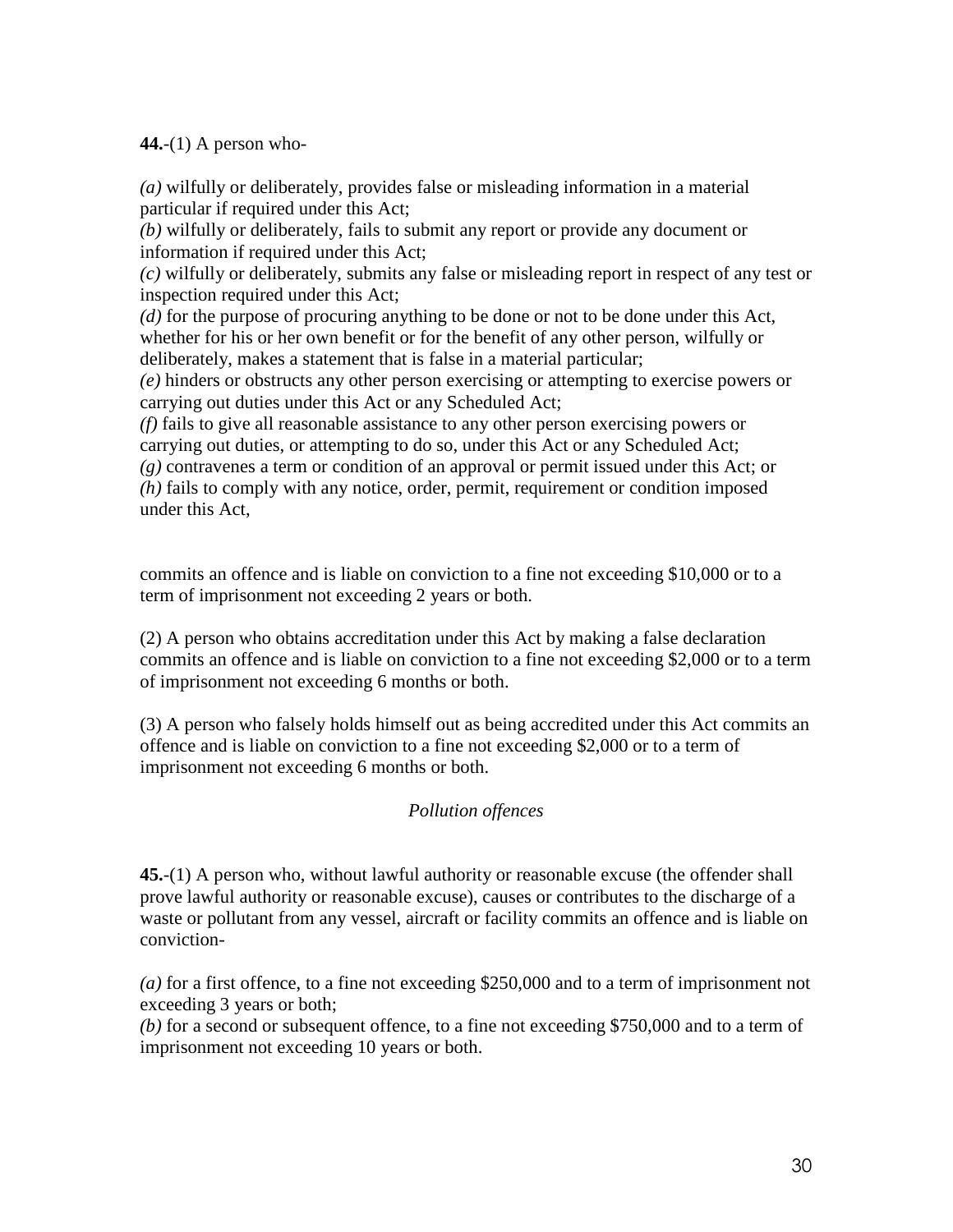(2) A person who, knowingly or intentionally or with reckless disregard to human health, safety or the environment, causes a pollution incident that results in harm to human health or safety, or severe damage to the environment commits an offence and is liable on conviction to a fine not exceeding \$1,000,000 or to life imprisonment or both.

(3) Where a body corporate is convicted under this section the maximum penalty is 5 times the fine specified for that offence.

### *General penalties*

**46.** A person who commits an offence against this Act for which no penalty is provided is liable on conviction to a fine not exceeding \$5,000 or to a term of imprisonment not exceeding 12 months or both.

#### *Other orders*

**47.**-(1) The court, when convicting a person for an offence under this Act and having regard to the nature of the offence and the circumstances surrounding its commission, may, in addition to any penalty imposed, make an order-

*(a)* prohibiting the person from doing any act or engaging in any activity or undertaking that may result in the continuation or repetition of the offence;

*(b)* ordering work to stop temporarily or permanently, on any activity or undertaking on a development proposal;

*(c)* ordering the restoration of the area on which any activity or undertaking on a development proposal is taking place, to as near to its original condition with the cost to be borne by the proponent;

*(d)* carrying out of improvement or remediation work on the area with the cost to be borne by the proponent;

*(e)* directing the person to pay into the Fund costs and other expenses associated with any inspection, audit or investigation undertaken in respect of the offence;

*(f)* directing the person to pay into the Fund a refundable security for costs to ensure compliance with an order made under this section;

*(g)* directing the seizure and forfeiture of any vessel, aircraft or thing used in the commission of an offence; or

*(h)* requiring the person to comply with any other condition the court considers appropriate in the circumstances.

(2) If a person is convicted of an offence under this Act, the court may, when sentencing the offender and on the application by a person aggrieved, order the convicted person to pay to the person aggrieved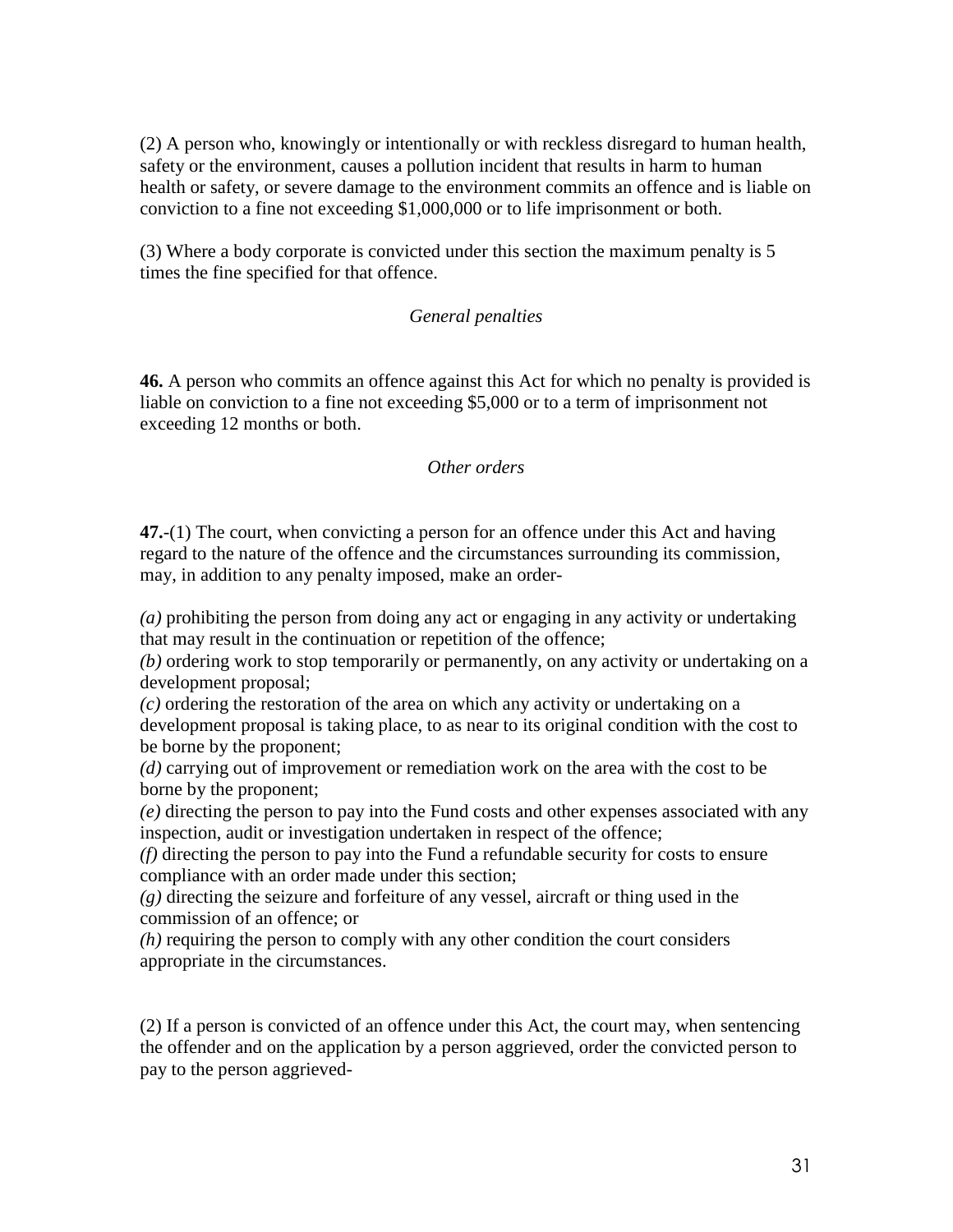*(a)* compensation for loss or damage to property or income proved to have been suffered by that person as a result of the commission of the offence; or

*(b)* the cost of any preventative or remedial action proved to have been reasonably taken or caused to be taken by that person as a result of the act or omission that constituted the offence.

(3) An order under paragraph *(a)* or *(b)* of subsection (1) is enforceable as if it were an injunction.

(4) An order under this section relating to payment of money is enforceable as if it were a judgment debt and recoverable in a court.

(5) If a person fails to comply with a court order made under this section relating to restoration, improvement or remedial action of an area, the Department may undertake the restoration, improvement or remediation of the area, and the cost shall become a debt recoverable in the court (including using the security for costs deposited in the Fund).

# *Employee protection*

**48.**-(1) No employer may-

*(a)* dismiss or threaten to dismiss an employee;

*(b)* discipline or suspend an employee;

*(c)* impose a penalty on an employee; or

*(d)* intimidate or coerce an employee,

only because the employee has reported a contravention of this Act.

(2) An employer who contravenes subsection (1) commits an offence and is liable on conviction to a fine not exceeding \$5,000 or to a term of imprisonment not exceeding 12 months or both.

# *Defence*

**49.** It is a defence to a proceedings involving the discharge or emission of a waste or pollutant from a facility if the facility establishes that it took all reasonable measures to prevent the discharge or emission of the waste or pollutant.

# *Civil claims and damages*

**50.**-(1) A person who has suffered loss which includes contracting health-related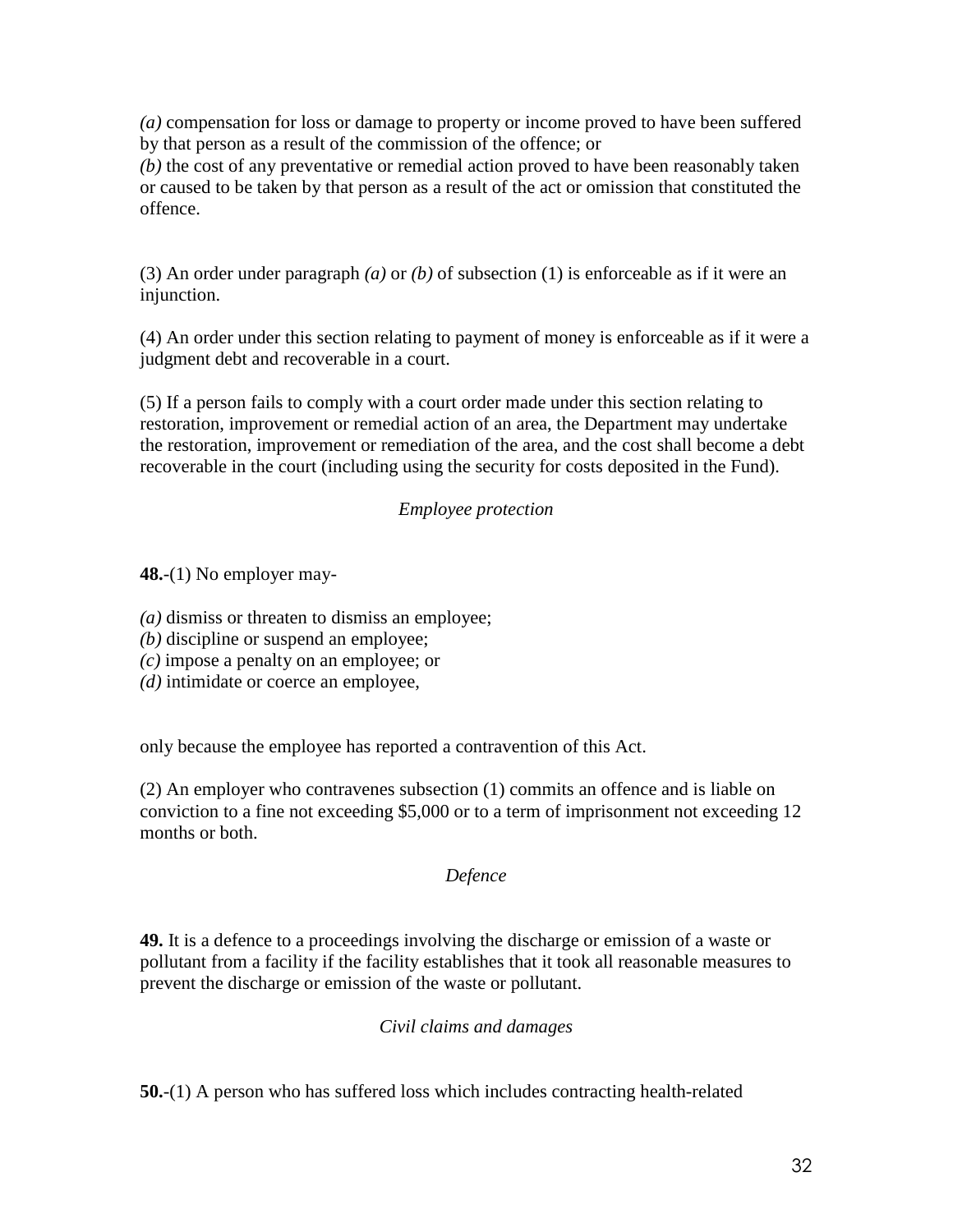problems as a result of any pollution incident may institute a civil claim for damages in a court, which may include a claim for-

*(a)* economic loss resulting from the pollution incident or from activities undertaken to prevent, mitigate, manage, clean up or remedy any pollution incident;

*(b)* loss of earnings arising from damage to any natural resource;

*(c)* loss to or of any natural environment or resource;

*(d)* costs incurred in any inspection, audit or investigation undertaken to determine the nature of any pollution incident or to investigate remediation options.

(2) A claim under this section may be set off against any compensation paid under section 47(2).

# *Liability of corporations and directors*

**51.** If a corporation commits an offence under this Act, a director, officer, employee or agent of the corporation who directed, authorised, assented to, acquiesced in or participated in the commission of the offence also commits the offence, and is liable to the penalty prescribed for the offence, whether or not the corporation has been prosecuted or convicted.

*Priority of penalty or damages in cases of bankruptcy*

**52.** Notwithstanding any other written law, if a corporation commits an offence under this Act, penalties or damages awarded under this Act have priority over any secured or preferred claim lodged in any action for bankruptcy against the corporation.

# *Evidence*

**53.**-(1) A report prepared and signed by an inspector or other person carrying out an inspection of a facility under this Act stating that-

*(a)* the condition of the facility or its equipment; or *(b)* the environmental management or pollution prevention activity undertaken at the facility,

does not meet the requirements of this Act or the permits or conditions of permits issued under this Act, is evidence of the matters stated in the report.

(2) In a prosecution for an offence under this Act it is sufficient proof of the offence against an offender to establish that the offence was committed by an employee or agent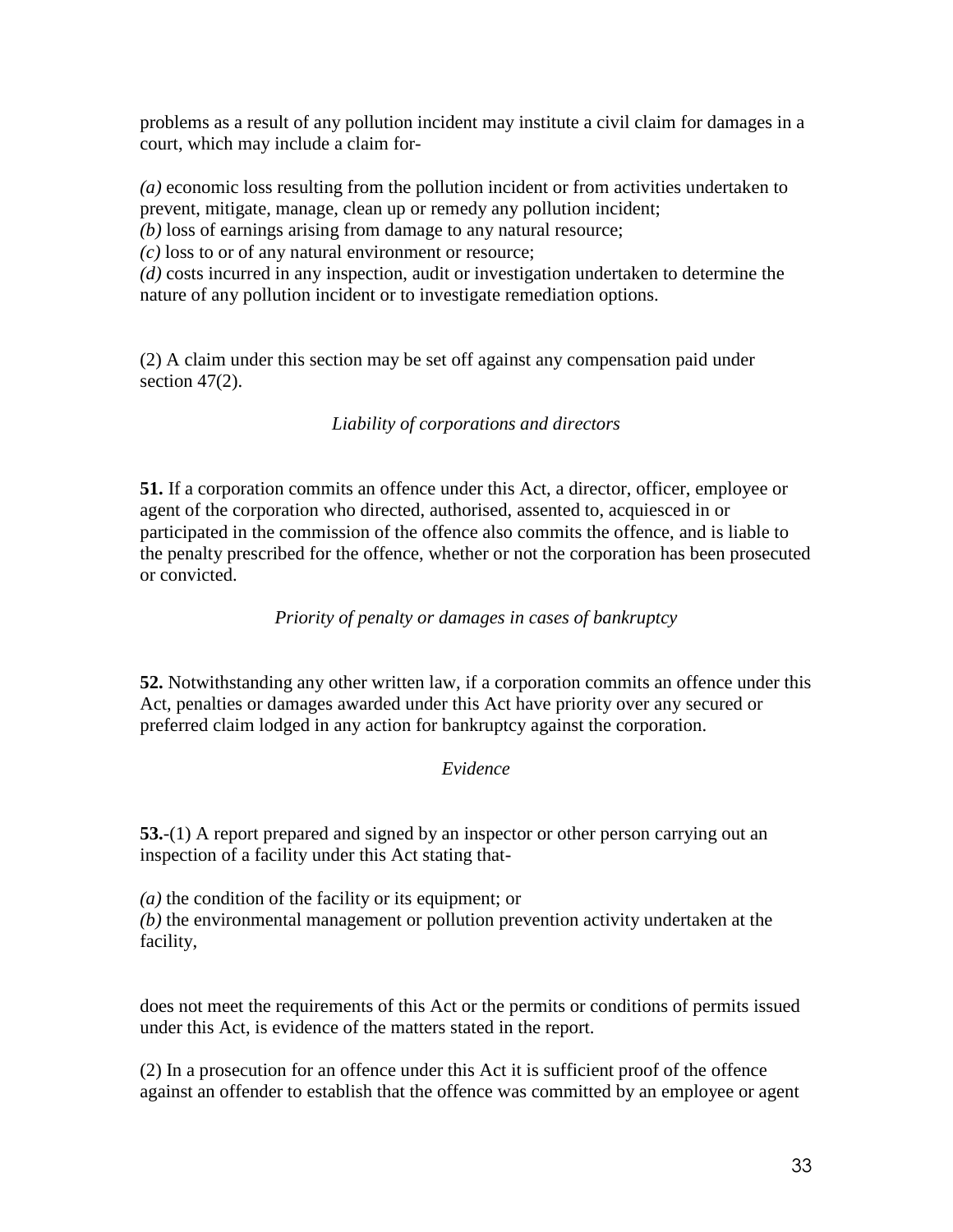of the offender, whether or not the employee or agent is identified or prosecuted for the offence.

(3) A certificate of an accredited analyst stating that he or she has analysed or examined a matter, substance or product and stating the result of the analysis or examination is evidence of the matters contained in the certificate and of the correctness of the result of the analysis or examination.

(4) Notwithstanding subsection (3), the party against whom a certificate of an analyst is produced may, with the leave of the court, require the attendance of the analyst for the purposes of cross-examination.

(5) No certificate of an analyst is to be received in evidence unless the party intending to produce it has given to the party against whom it is intended to be produced reasonable notice of the intention together with a copy of the certificate.

# **PART 7 - MISCELLANEOUS**

*Institution of proceedings*

**54.-**(1) Any person may institute an action in a court to compel any Ministry, department or statutory authority to perform any duty imposed on it by this Act or a Scheduled Act.

(2) Where harm is caused by the emission of pollutant or waste from a vessel, aircraft, facility or thing and the owner cannot be located or is not known, a charge for an offence or a claim under this Act may be initially instituted in the name of the vessel, aircraft, facility or thing until the owner is identified.

# *Environmental Trust Fund*

**55.**-(1) This section establishes an Environmental Trust Fund, into which shall be paid-

*(a)* money appropriated by Parliament;

*(b)* any environmental bond;

*(c)* any contribution or donation;

*(d)* fines of fixed penalties; or

*(e)* any other money required under this Act or any other written law to be paid into the Fund.

(2) The Department is to administer the Fund for the following purposes-

*(a)* payment for debts for nature swaps;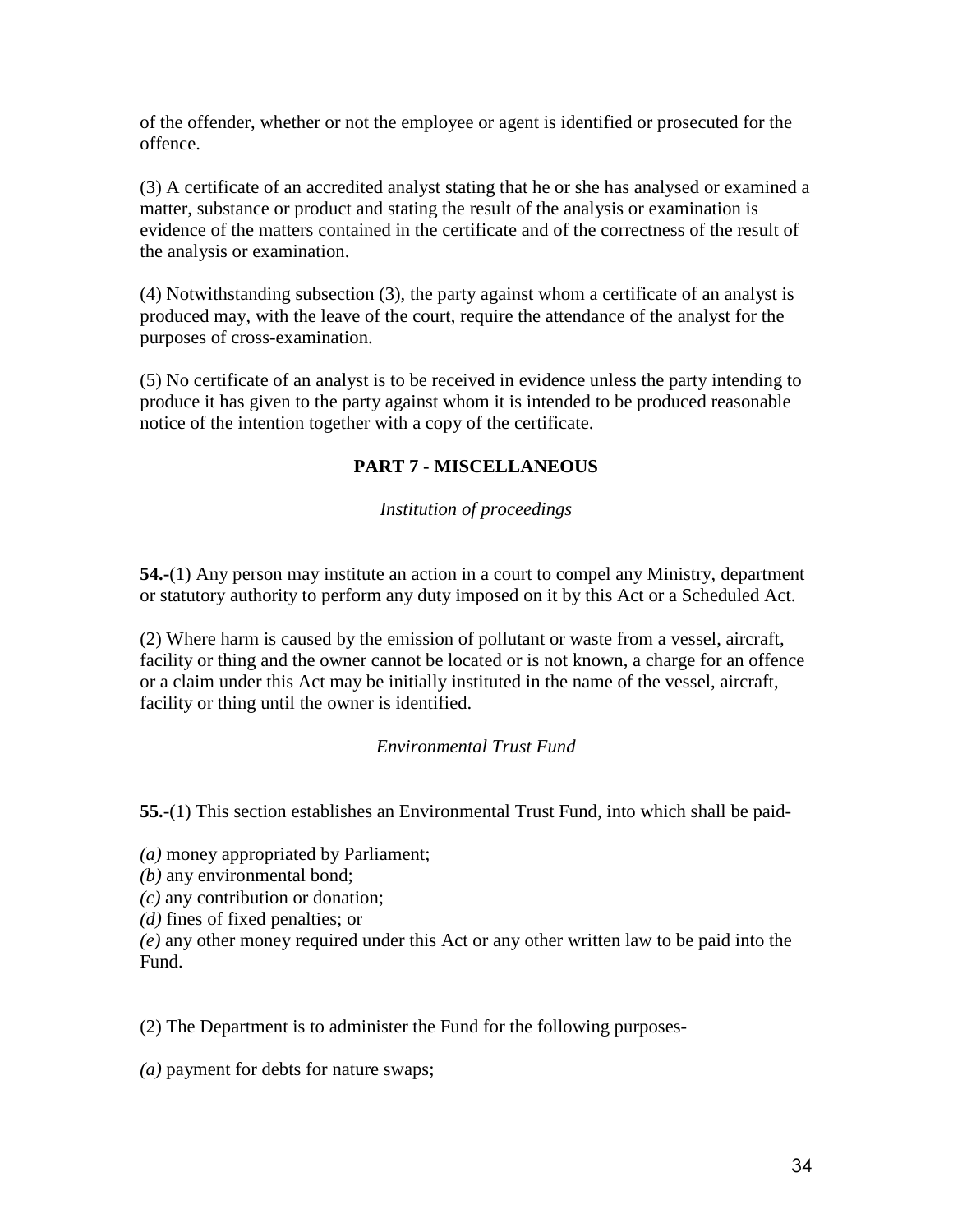*(b)* payment for necessary expenses incurred in the negotiation, monitoring (including the retention of technical experts), investigation or analysis of any matter or the undertaking of any environmental monitoring or audit programme;

*(c)* payment for environmental rehabilitation work;

*(d)* payment for research programmes;

*(e)* if necessary, payment for refund of environmental bonds and security of costs;

*(f)* payment of rewards under this Act.

(3) The money standing to the credit of the Environmental Trust Fund may be paid out in accordance with the prescribed rules consistent with the requirements of the Financial Management Act 2004.

# *Environmental Tribunal*

**56.-**(1) This section establishes an Environmental Tribunal comprising of-

*(a)* a legal practitioner qualified for appointment as a judge, as Chairperson, appointed by the Judicial Service Commission; and

*(b)* 2 other members, appointed by the Minister.

(2) The Tribunal may hear and determine any appeal referred to it under this Act or any other written law.

(3) The Tribunal may confirm or dismiss the appeal.

(4) In hearing an appeal, the Tribunal may state a case to the High Court for its opinion.

(5) The Chairperson and members of the Tribunal are entitled to allowances fixed by the Minister after consulting the Higher Salaries Commission.

(6) The Chief Justice may make rules and procedures of the Tribunal.

# *Exemption from liability*

**57.** Any person who, in good faith, performs any duty, function or responsibility or exercises any power or issues any notice or order or enforces a notice or order under this Act is not personally liable for such act.

# *Power to give directions*

**58.** The Minister may give specific or general policy directions to the Council.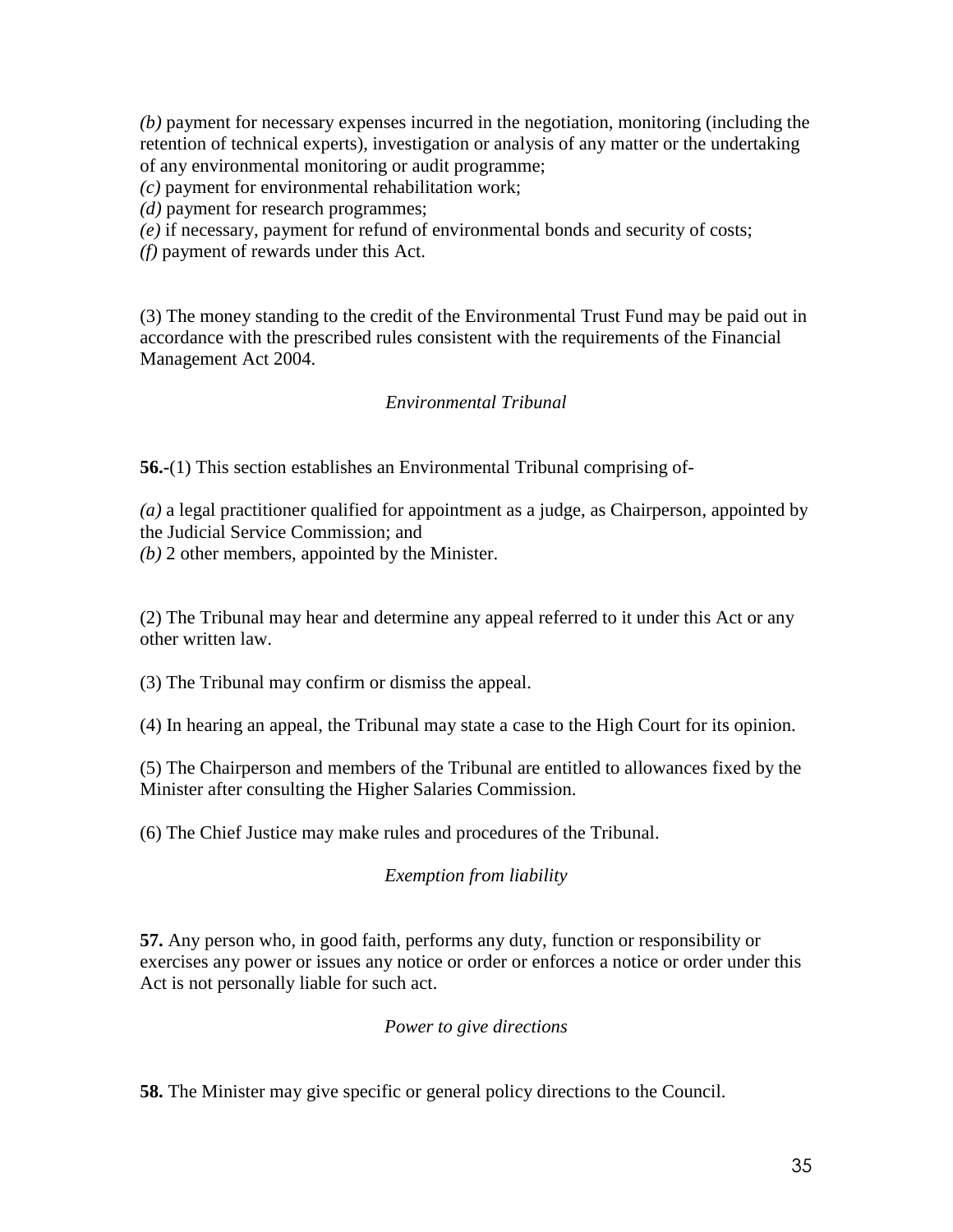#### *Power to delegate*

**59.** The Council, Director or an Administrator may delegate his powers, functions and duties under this Act subject to sections 31A to 31C of the Interpretation Act.

#### *Rewards*

**60.** A person who provides information or evidence under this Act upon which a breach of a permit or order or condition of permit or order or a breach by a facility not issued with a permit under this Act is successfully established or upon which a person is convicted for an offence under this Act is entitled to be paid a reward determined by the National Council.

#### *Regulations*

**61.** (1) The Minister may make regulations to give effect to the provisions of this Act, and in particular-

*(a)* to prescribe forms, fees and charges for the purposes of this Act;

*(b)* to provide for procedures relating to taking of samples under this Act;

*(c)* to regulate mediation and arbitration for the purposes of this Act;

*(d)* to prescribe other procedures and rules for the Tribunal;

*(e)* to prescribe minimum educational and professional requirements for any inspector, analyst, environmental auditor or laboratory required to perform any function under this Act;

*(f)* to regulate the accreditation of environmental consultants, auditors, mediators, remediation experts, analysts and laboratories;

*(g)* to regulate other matters relating to environmental audit;

*(h)* to prescribe procedures for environmental impact assessment in respect of any

particular class of development proposal and procedures for the preparation of, or criteria for, approval of an EIA report;

*(i)* to prescribe the format or contents of any report or plan required under this Act;

*(j)* to prescribe information to be contained in an order to stop work on any development activity or undertaking or an order to restore or improve an area;

*(k)* to amend Schedule 1 or Schedule 2.

(2) Any regulation made under this Act may prescribe penalties not exceeding \$10,000 or for a term of imprisonment not exceeding 2 years or both for an offence created under the regulation.

(3) The Minister may, after consulting the relevant Minister responsible for Fijian Affairs, land, mineral resources, agriculture, fisheries, or forestry, make regulations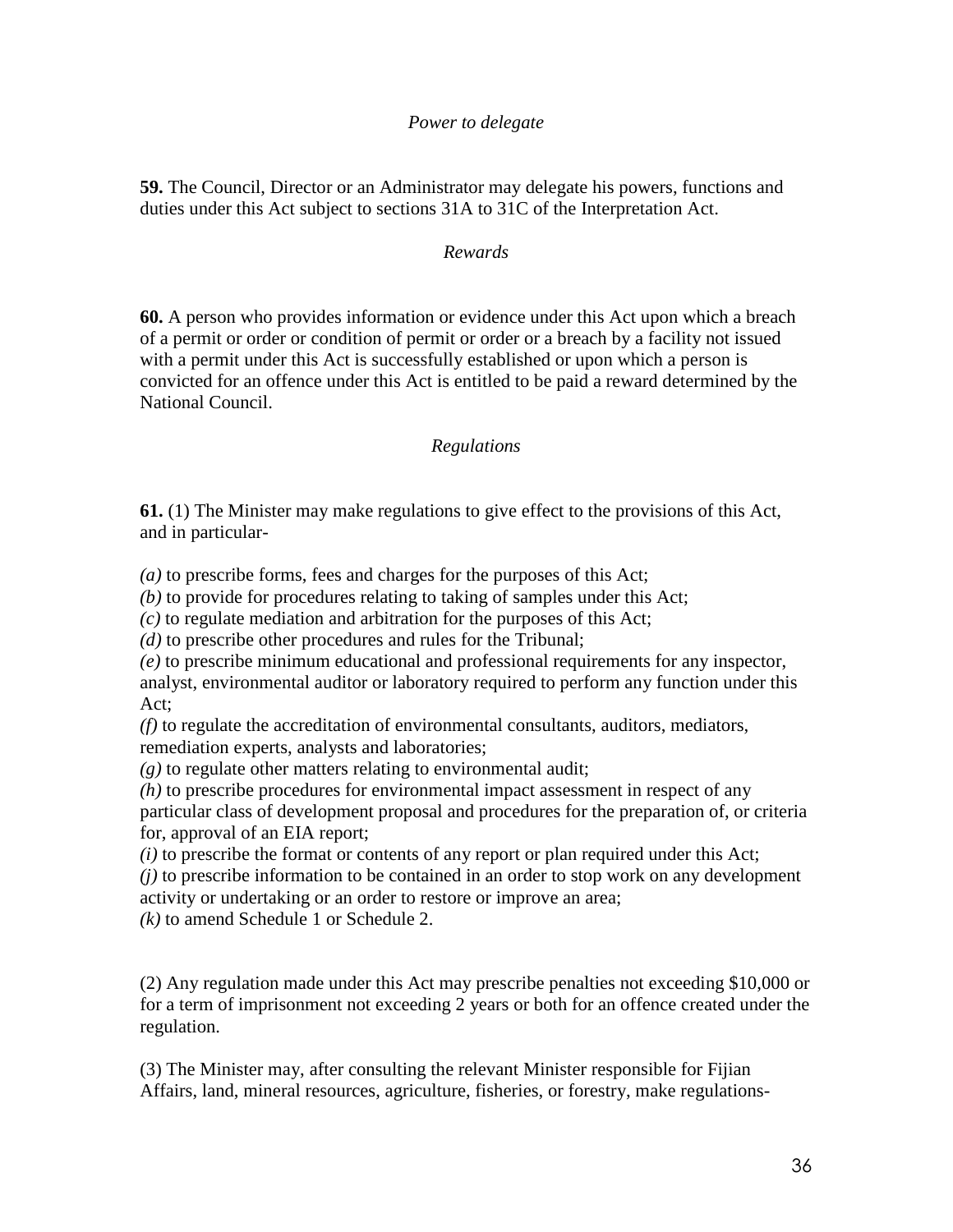*(a)* to provide procedures for formulation, implementation and review of the Natural Resource Inventory and the National Resource Management Plan;

*(b)* to implement the National Resource Management Plan;

*(c)* to establish a system of approval or permit required for any natural resource area under the National Resource Management Plan;

*(d)* to establish enforcement mechanisms;

*(e)* to establish guidelines, standards and procedures for the conservation, protection or rehabilitation of any land, river or marine area.

### *Guidelines*

**62.** The Director, with the approval of the Minister, may issue written guidelines setting out-

*(a)* criteria to be followed by the EIA Administrator or approving authorities in approving EIA reports;

*(b)* procedures for processing development proposals in respect of environmental impact assessment, by approving authorities;

*(c)* procedures for undertaking the monitoring of compliance with any conditions of an approval under Part 4;

*(d)* any other purpose required to give effect to Part 4.

### *Transitional and savings*

**63.-**(1) For the purposes of section 6, this Act applies to any contract entered into before the commencement of this Act, to the extent that the contract is inconsistent with the requirements under this Act.

(2) The first National Report must be formulated and approved within 12 months of coming into force of this Act, and any other report or plan required for the purpose of this Act must be prepared as soon as practicable after the coming into force of this Act.

(3) For the purposes of Part 4, a proposed development that has been approved by an approving authority but the work on the proposal has yet to start, the proposal must be subject to the EIA process under Part 4.

(4) For the purposes of Part 5, an existing facility that is discharging any waste or pollutant must apply for a permit required under Part 5 within 12 months of the coming into force of this Act.

(5) Notwithstanding subsection (4), an existing facility that contravenes the requirement of this Act when this Act comes into force is subject to any enforcement provisions under this Act.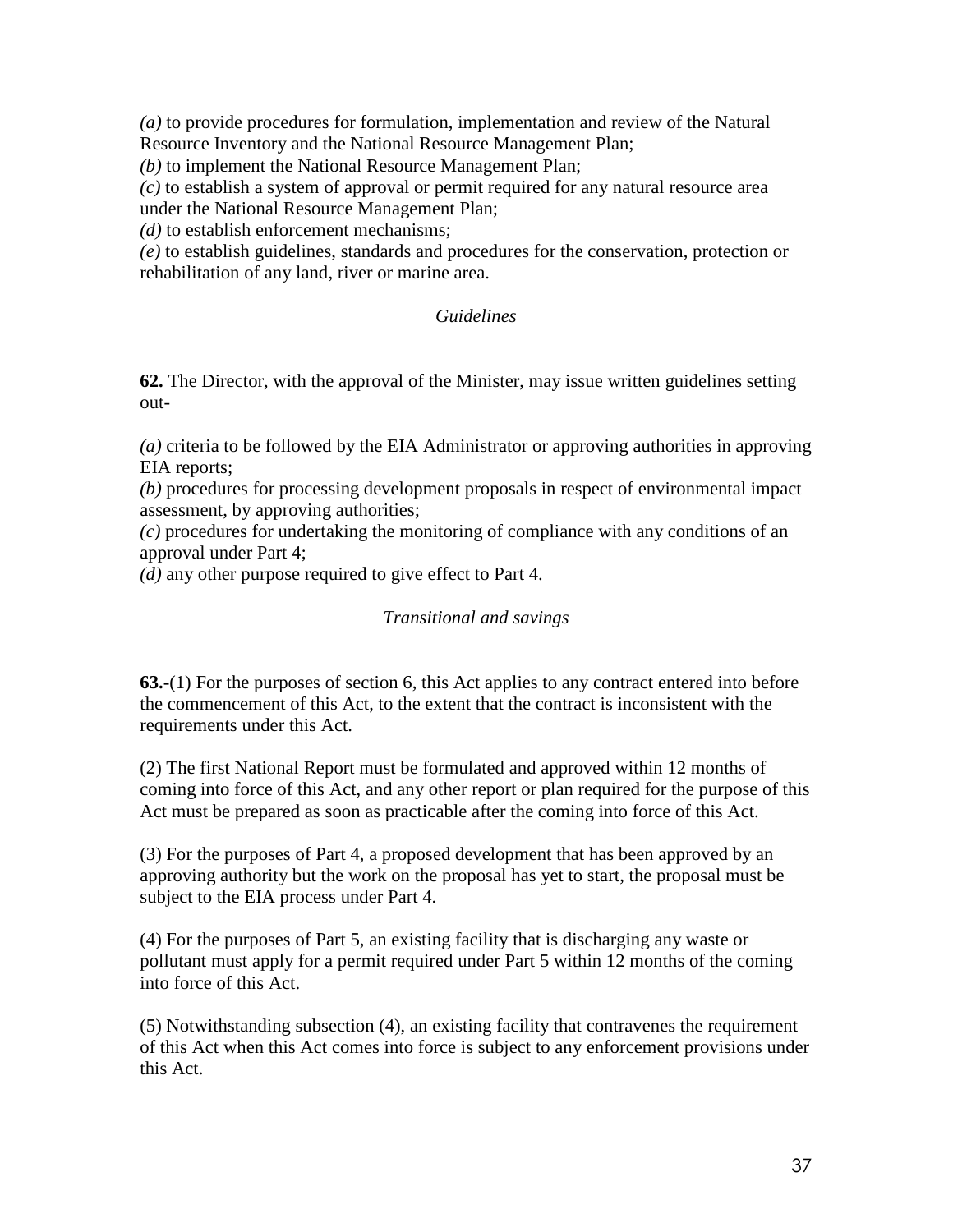# **SCHEDULE 1**

 $\overline{\phantom{a}}$ 

(*Section 2*)

### **ENVIRONMENT AND RESOURCE MANAGEMENT ACTS**

1. Factories Act (Cap. 99)

2. Fisheries Act (Cap. 158)

3. Forest Decree 1992

4. Ionizing Radiations Act (Cap. 102)

5. Litter Decree

6. Marine Spaces Act (Cap. 158A)

7. Mining Act (Cap. 18)

8. Ozone Depleting Substances Act 1998

9. Petroleum Act (Cap. 190)

10. Public Health Act (Cap. 111)

11. Rivers and Streams Act (Cap. 136)

12. Quarries Act (Cap. 147)

13. Sewerage Act (Cap. 128)

14. Town Planning Act (Cap. 139)

15. Water Supply Act (Cap. 144)

#### **SCHEDULE 2**

 $\overline{\phantom{a}}$ 

(*Section 27*)

# **DEVELOPMENT PROPOSALS**

### **PART 1 - APPROVED BY EIA ADMINISTRATOR**

1. The following development proposals are to be approved by the EIA Administrator-

*(a)* a proposal that could result in erosion of any coast, coastline, beach or foreshore; *(b)* a proposal that could result in the pollution of any marine waters, ground water, freshwater body or other water resource;

*(c)* a proposal that could result in the contamination or degradation of any agricultural area or land important for agriculture;

*(d)* a proposal for construction of an airport;

*(e)* a proposal for construction of a hotel or tourist resort;

*(f)* a proposal for mining, reclaiming of minerals or reprocessing of tailings;

*(g)* a proposal for construction of a dam, artificial lake, hydro-electric scheme or irrigation project;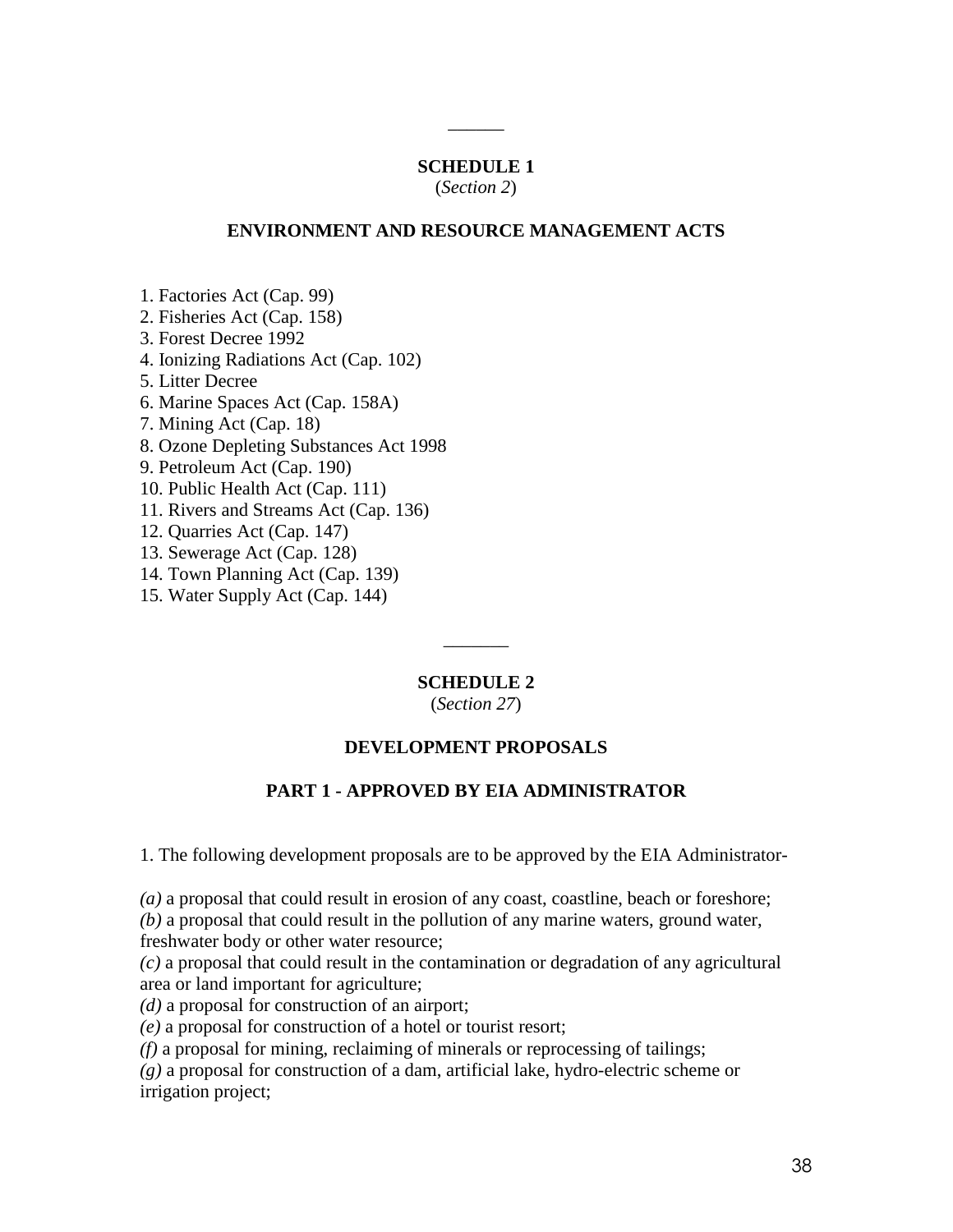*(h)* a proposal for heavy industrial development or noxious industrial development;

*(i)* a proposal for commercial logging or for a saw milling operation;

*(j)* a proposal that could alter tidal action, wave action, currents or other natural processes of the sea, including but not limited to reclamation of the sea, mangrove areas, foreshore, rivers or creeks, or construction of a jetty, dock, wharf, pier or bridge;

*(k)* a proposal that would introduce pollutants or properties to the air that are disagreeable or potentially harmful to people and wildlife;

*(l)* a proposal that could jeopardize the continued existence of any protected, rare, threatened or endangered species or its critical habitat or nesting grounds;

*(m)* a proposal that could deplete populations of migratory species including, but not limited to, birds, sea turtles, fish, marine mammals;

*(n)* a proposal that could harm or destroy designated or proposed protected areas including, but not limited to, conservation areas, national parks, wildlife refuges, wildlife preserves, wildlife sanctuaries, mangrove conservation areas, forest reserves, fishing grounds (including reef fisheries), fish aggregation and spawning sites, fishing or gleaning areas, fish nursery areas, urban parks, recreational areas and any other category or area designated by a written law;

*(o)* a proposal that could destroy or damage an ecosystem of national importance, including, but not limited to, a beach, coral reef, rock and gravel deposit, sand deposit, island, native forest, agricultural area, lagoon, sea-grass bed, mangrove swamp, natural pass or channel, natural lake or pond, a pelagic (open ocean) ecosystem or an estuary;

*(p)* a proposal that would result in the introduction of genetically modified organisms or of non-native species that could compete with or destroy any native species;

*(q)* a proposal for the construction of a landfill facility, composting plant, marine outfall or waste water treatment plant;

*(r)* a proposal that involves dredging or excavating a river bed;

*(s)* a proposal that is controversial from an environmental standpoint, or is not supported for environmental or resource management reasons by a significant number of

representatives from the local community, local government, churches, villages and other groups;

*(t)* a proposal that could lead to the depletion of non-renewable resources;

*(u)* a proposal that could challenge or contravene established customary controls over the use of natural resources;

*(v)* a proposal that could result in any trans-boundary movement of wastes that could have an impact on human health, the environment or natural resources in any neighbouring country;

*(w)* a proposal financed by an international or local development finance institution and which requires an EIA as a condition of the finance;

*(x)* a proposal for farming or agricultural method or system that could result in the contamination or degradation of any agricultural area or land important for agriculture; *(y)* a proposal for a residential subdivision for more than 10 lots.

# **PART 2 - APPROVED BY APPROVING AUTHORITY**

1. The following development proposals are to be approved by an approving authority-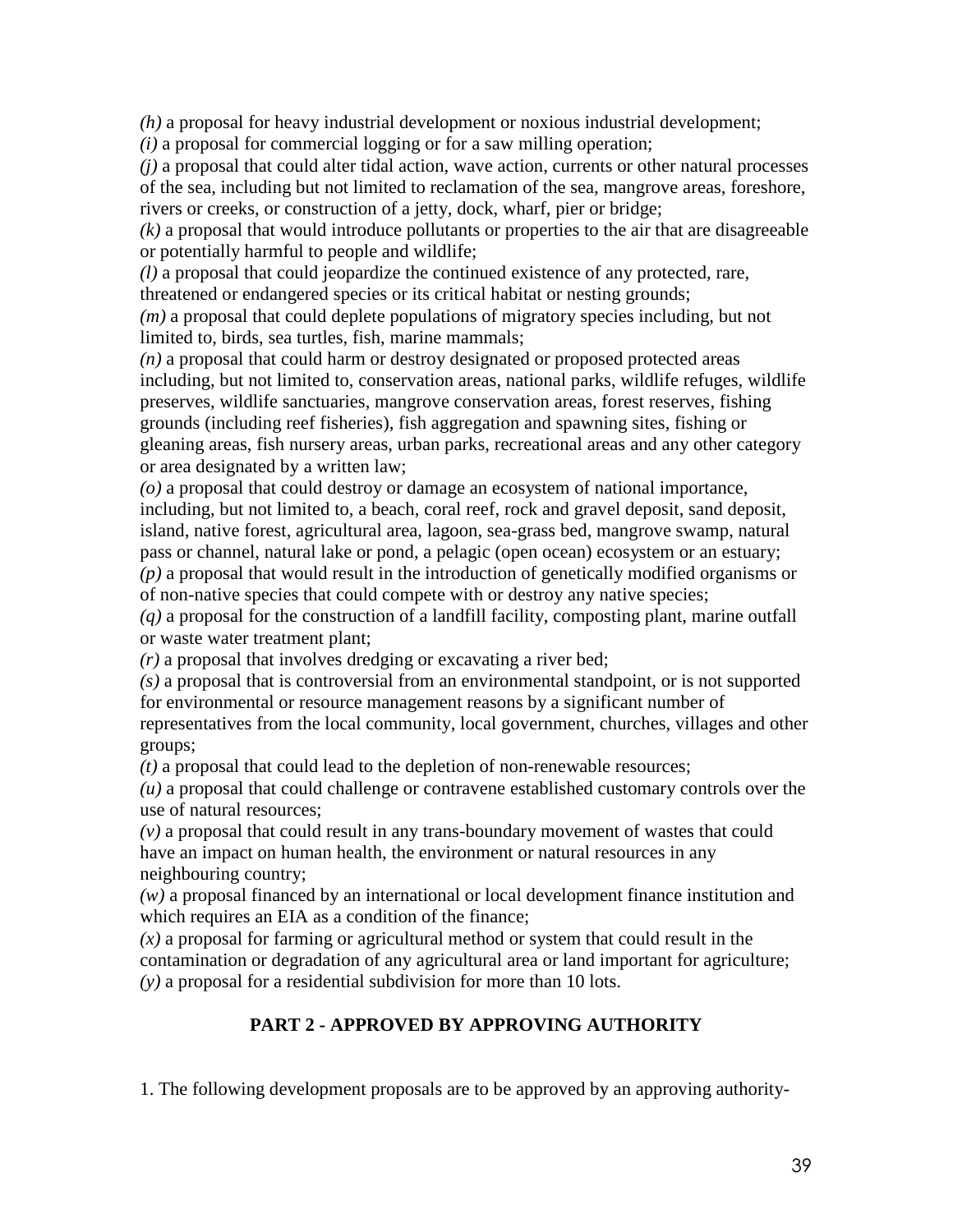*(a)* a proposal that requires processing only because it could endanger or degrade public health or sanitation;

*(b)* a proposal that requires processing only because it could harm or destroy important cultural resources including, but not limited to, archaeological sites, cemeteries, historic sites and landmarks;

*(c)* a proposal for a residential subdivision of not more than 10 lots;

*(d)* a proposal for civic or community development;

*(e)* a proposal for general commercial development;

*(f)* a proposal for general industrial development.

2. For the purposes of this Part, "civic or community development" means development for purposes of-

*(a)* a market;

*(b)* a car park, taxi park or any other similar development;

*(c)* a bus station;

*(d)* a town park, swimming pool, library or any other similar development;

*(e)* a fire station;

*(f)* a police station, court house, prison or any other similar development;

*(g)* an animal pound;

*(h)* government offices;

*(i)* recreational facilities provided by a local authority;

*(j)* a parade ground or barracks for the Republic of the Fiji Military Forces or for the Fiji Police Force;

*(k)* a radio or telecommunication installation;

*(l)* a library or reading room;

*(m)* a church, cemetery or crematorium;

*(n)* a school or other educational establishment and associated living accommodation;

*(o)* an assembly room;

*(p)* a kindergarten or crèche;

*(q)* a hospital or health care centre;

*(r)* a social, private or sporting club registered under a written law;

"dam" means a barrier constructed to hold back water for the purpose of production of electricity, irrigation, controlling of flooding, catchments of piped water systems or waterways;

"general commercial development", "general industrial development", "heavy industrial development" and "noxious industrial development" have the meanings respectively given to those terms under the Town Planning Act.

# **PART 3 - DEVELOPMENT PROPOSALS THAT MAY NOT REQUIRE THE EIA PROCESS OR AN EIA REPORT**